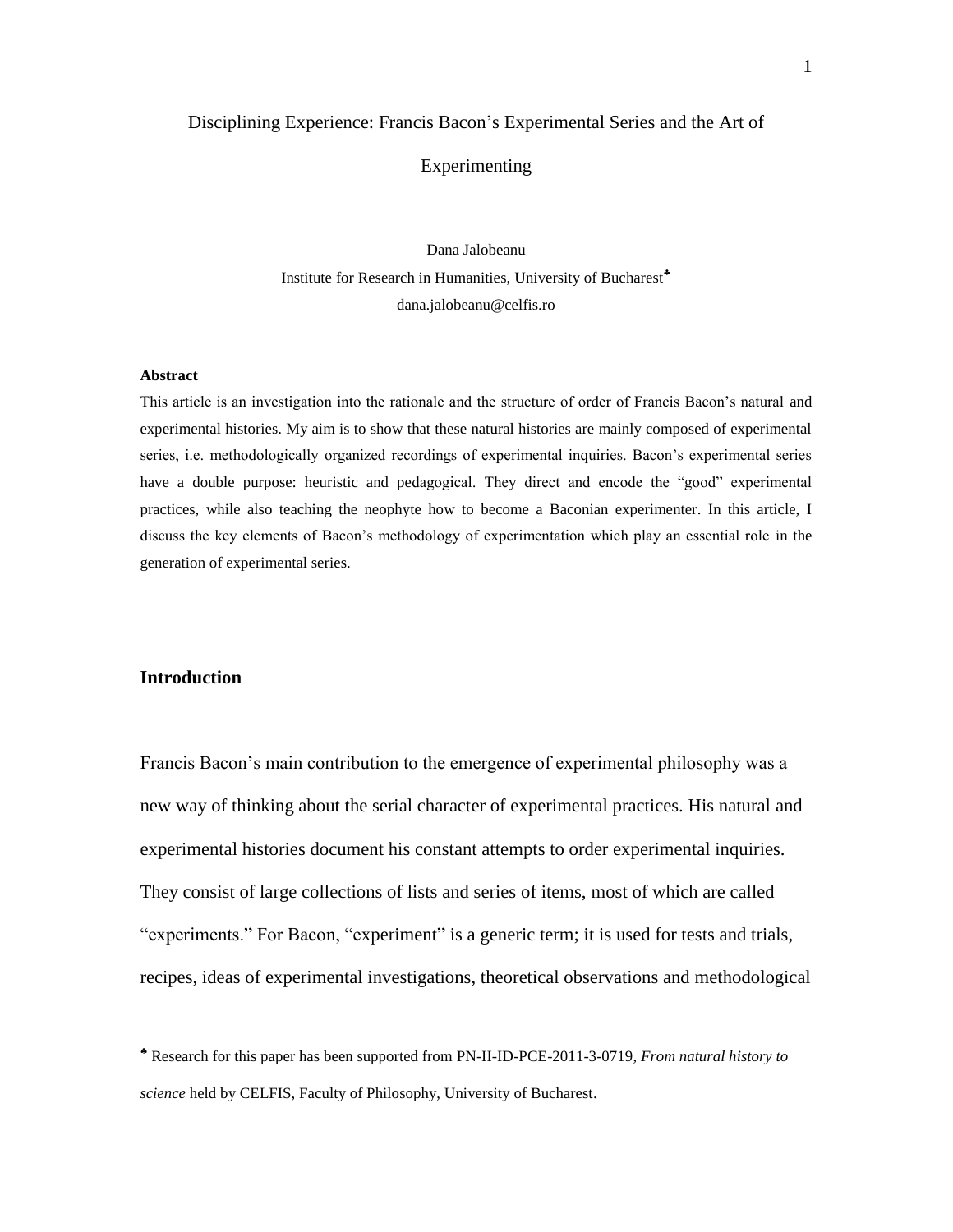suggestions. Experiments never stand alone in a natural history; they come in series of numbered items, sometimes grouped under "heads" and "topics of inquiry." In the Latin natural histories, the structure of "heads" is quite sophisticated: one can find topical inquiries, as, for example "The Motions of Winds," or "Contractions of bodies by actual, external cold." But there are also methodological headings: some experiments belong to lists entitled "History;" others to lists entitled "Directions" [*Mandata*], "Advice" [*Monita*], "Major Observations," "Operations," "Intentions," etc. In the posthumous *Sylva Sylvarum*, experiments are ranged in three categories: "experiments solitary," "experiments in consort," and "promiscuous experiments." The various ways in which such lists of "experiments" were collated have only recently become subject of scholarly investigation. My purpose in this paper is to show that Bacon's series of experiments bear the marks of a particular methodology of experimental investigation. In Bacon's terms, experimental series are the results of a carefully methodized "art" of experimentation called *experientia literata*. Scholars have long been puzzled by the seemingly contradictory aspects of *experientia literata*; and a recent stream of papers on the subject rekindled some of the traditional debates over the role and the importance of this art for Bacon's project of a natural and experimental history [\(Weeks 2006,](#page-28-0) [Jalobeanu 2011,](#page-27-0) [Georgescu 2011,](#page-27-1) [Giglioni 2013,](#page-27-2) [Anstey 2014,](#page-27-3) [Pastorino 2011\)](#page-27-4). My general claim in this paper is that the appropriate context for understanding the complex and intricate nature and functioning of literate experience is provided precisely by the relatively unexplored lists and series of "experiments" so characteristic of Bacon's natural histories. I will show that Bacon's series read as examples of well-ordered, disciplined experimental inquiries,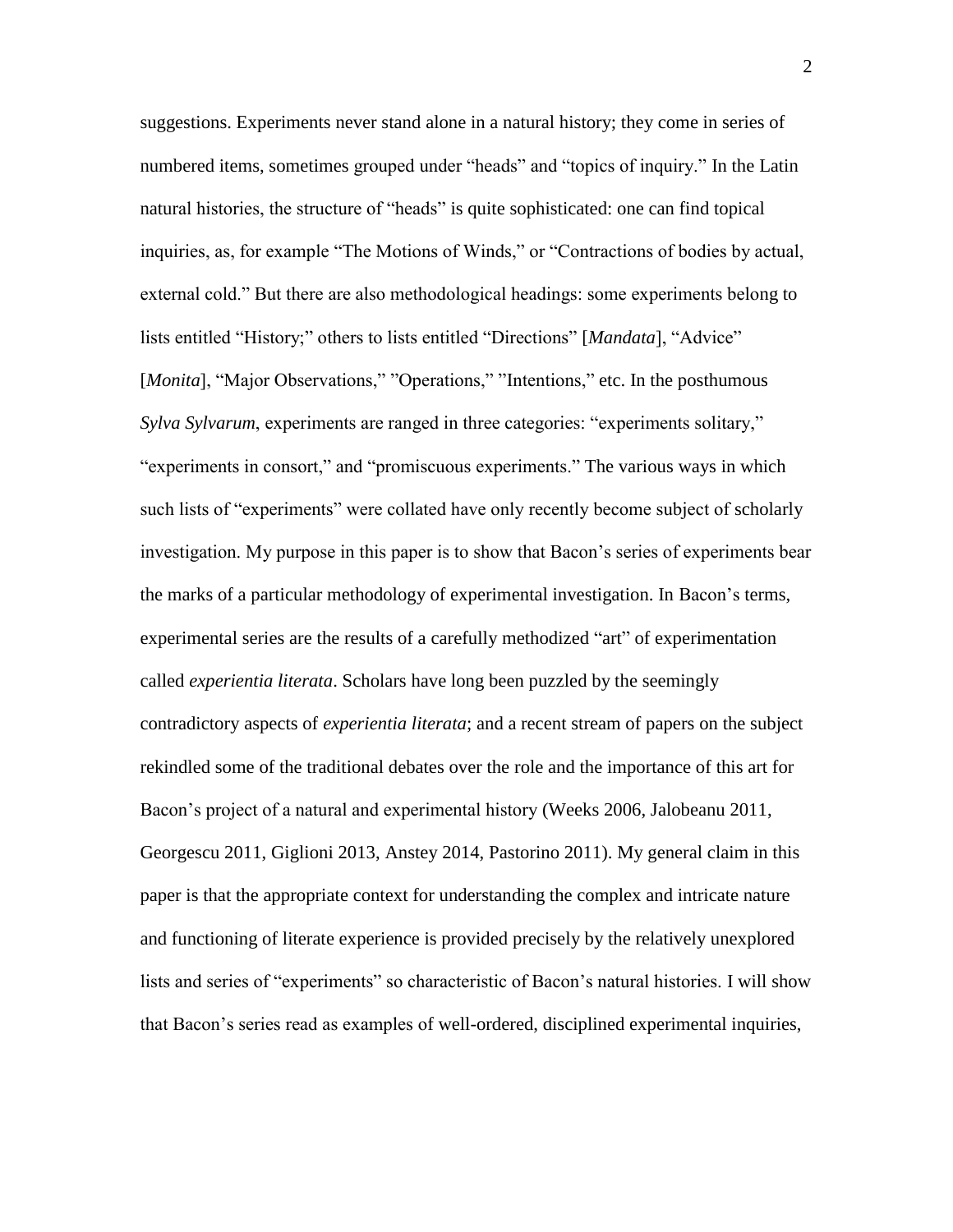i.e., that they are what Bacon hoped his readers will learn in order to be able to assemble properly constructed natural and experimental histories.

Methodological elements come in different shapes and sizes in Bacon's natural and experimental projects. In the Latin natural histories they are more explicit. In the posthumous *Sylva Sylvarum* they are inbuilt in the experimental series themselves. The first part of this article is a discussion of Bacon's terminology pertaining to experimental practices and experimental recordings. I show that his Latin natural histories contain elements of a relatively unexplored technical vocabulary; and that many of his technical terms refer to a quite sophisticated methodology of recording experimental results and directing experimental practices. In the second part of this paper I discuss an example of an experimental series and show in what way it reads as a "pattern of inquiry," i.e. a methodologically organized recording with heuristic and pedagogical purpose. The third part shows that Bacon's "modes" of literate experience make sense if one reads them as belonging to the same methodology of scientific practice. They offer models of problemsolving, heuristic procedures and recipes for the good guidance of experimental practices and for the assembling of well-ordered experimental series.

### **Patterns of inquiry**

For Bacon, experiments have major epistemological value. They are used to refute "common conceits," to properly imitate nature, to illustrate, direct and teach [\(Jalobeanu](#page-27-0)  [2011,](#page-27-0) [2013\)](#page-27-5). The well-defined results of an experimental inquiry are sometimes said to be beneficial for the well-being of the mind; they act as a "corrective spice," teaching the

3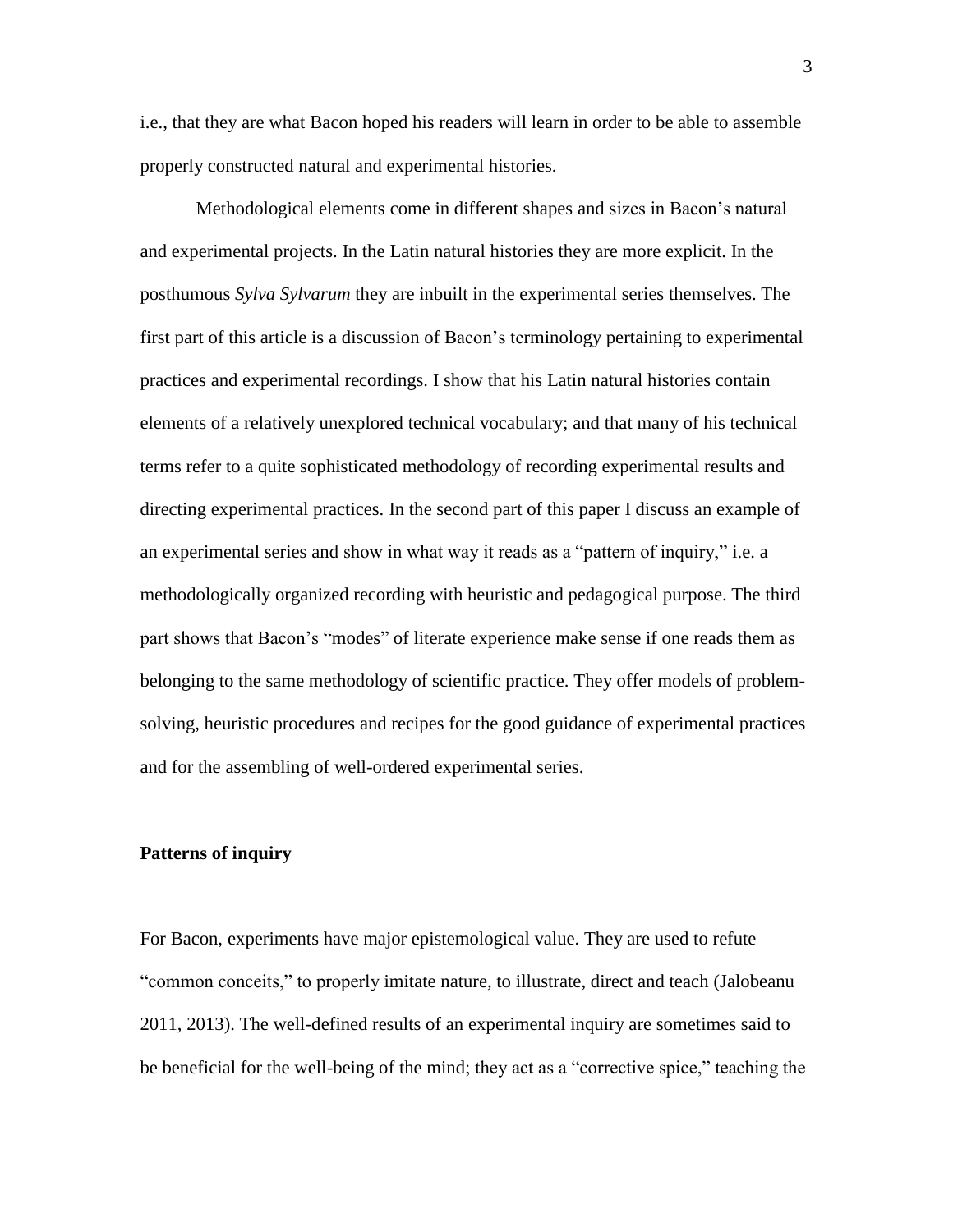mind how to see nature (OFB XIII 49; SEH IV 421; OFB XII 172-3).<sup>1</sup> Meanwhile, unguided, untrained experimentation has its own risks; one's mind can be "forever tossed and turned on the waves of experience;" and it takes training for a mind habituated to move in "the darkness of its own notions" to clearly see in the "daylight of experience" (OFB XI, 16-7; XII 173; [\(Bacon 1987, 76\)](#page-27-6)).

For all these reasons, questions and reflections regarding experimental procedures are prominent in Bacon's natural and experimental histories, where experimental recordings are supplemented by "advice and cautions about the fallacies of things," (OFB XI 15) methodological observations and descriptions of "the way of performing," (OFB XI 469; OFB XII 15) questions, and even speculations (in Bacon's words, "certain imperfect attempts at the interpretation of causes"). Such methodological reflections figure even in the least structured of Bacon's natural histories, the posthumous *Sylva Sylvarum*. For example, Bacon glosses on the importance of being highly selective in one's inquiry; on finding mainly "experiments of light," and not "experiments of fruit;" but also on choosing among the experiments of light the right kind of experiments for one's questions. He claims: "The rejection which I continually use of experiments (though it appareth not) is infinite" (SEH II 508). He criticises the "slothful, general and indefinite contemplations" (SEH II 612); the habit to take experiments upon credit (SEH II354), the "grossness of thought" (SEH II 397) and other bad habits of the empirics. By contrast, he proposes "diligent," "careful," and "subtle" inquiries (SEH II 451; 456; 461) into various subjects, such as the production of cold, the "acceleration of time" (SEH II 442ff), generation, growth, maturation, putrefaction, the "more subtle perceptions" of

 $<sup>1</sup>$  For the references, see the list of abbreviations at the end of this article.</sup>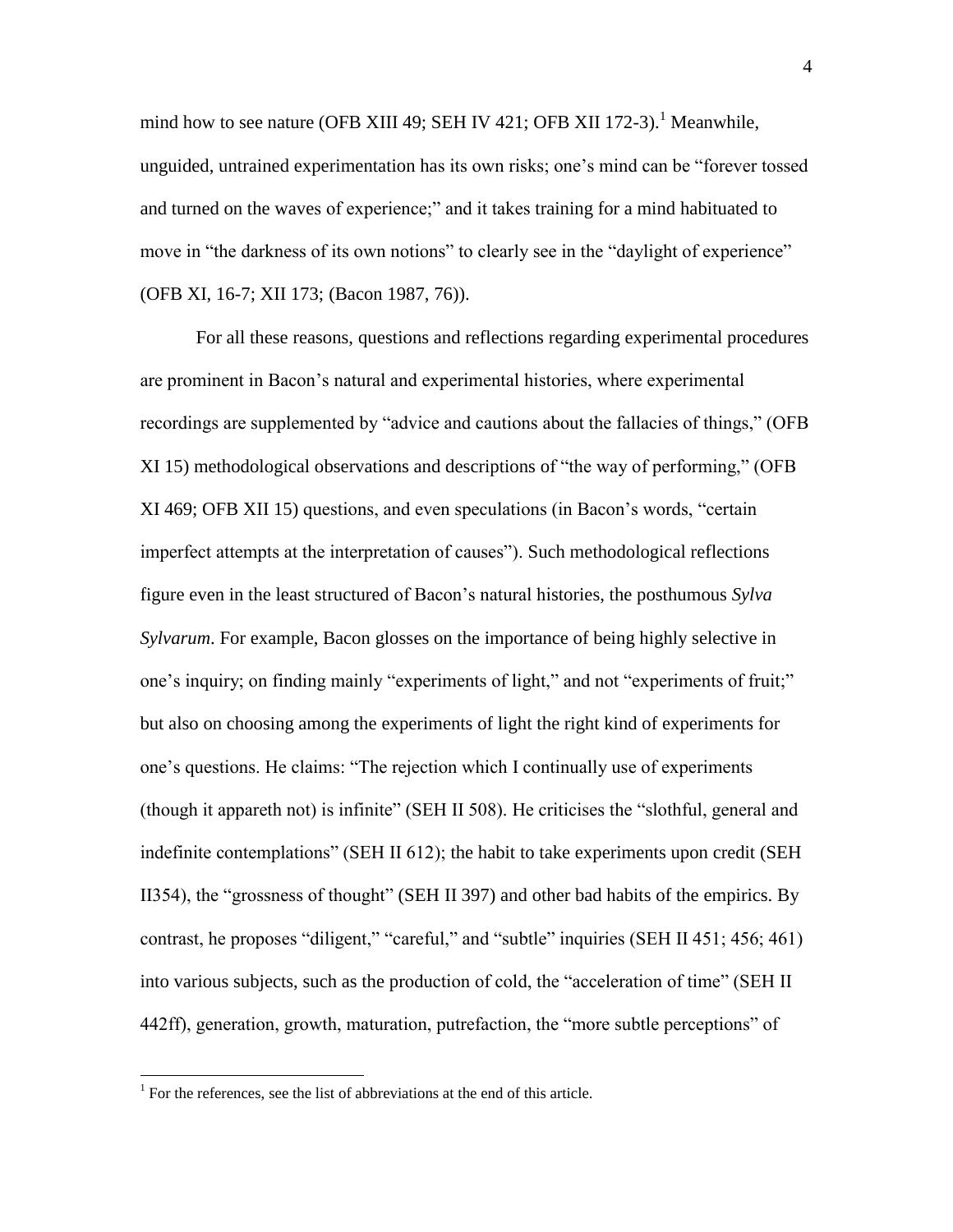matter (SEH II 602-3). In fact, it is precisely in *Sylva* that the reader can find one of Bacon's most striking methodological statements. Concluding a series of experiments on the nature, transmission, reflection and amplification of sounds, Bacon remarks that his general purpose was "to make a pattern or precedent of an exact inquisition;"

For we desire that men should learn and perceive, how severe a thing the true inquisition of nature is; and should accustom themselves, by the light of particulars, to enlarge their minds to the amplitude of the world; not reduce the world to the narrowness of their minds. (SEH II 436)

What is this "pattern of an exact inquisition?" The term "true inquisition" [*inquisitio legitima*] in an important technical term in Bacon's vocabulary; it is usually connected with more advanced, more abstract stages of inquiry belonging to Part IV of *Instauratio magna*, such as the "ladder" and the "machine of the intellect" (OFB XI 44; OFB XIII 173). But it also functions as an umbrella term, designating more than one stage of the general inquiry which has as its terminus point the elusive and never fully disclosed *interpretatio naturae*. 2 Since any research into nature begins with topics of inquiry, a first, preliminary inquiry [*inquisitio prima*] will have a lot to do with natural history. In

<sup>2</sup> Bacon clearly uses the term when describing his *interpretatio* as the *inquisitio legitima & casta & severa* (OFB XI 44). However, he also uses the term in connection with the anticipations of Part IV and of the natural history of Part III. For interpretations of *inquisitio* as clearly connected with interpretation see for example [\(Weeks 2007\)](#page-28-1) More recently, Richard Serjeantson has made a convincing case for the legal origins of inquisition and other related terms (also seen as parts of the process of *interpretatio naturae*). [\(Serjeantson 2014\)](#page-28-2).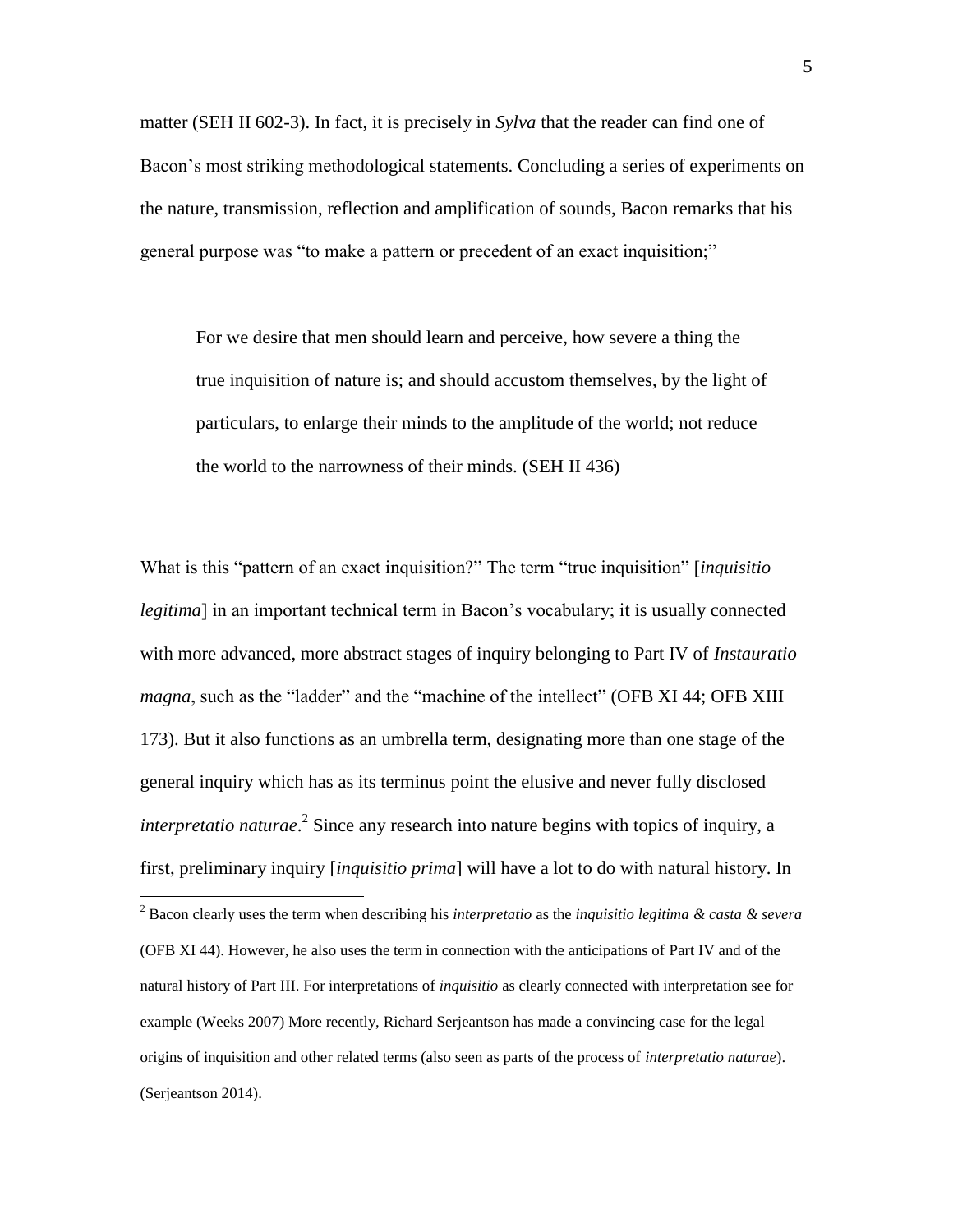fact, some of Bacon's later fragments bear the title *Historia & inquisitio*. 3 There are also other, more advanced forms of inquisition, relating to the organization of natural historical material into tables. Some of Bacon's early manuscripts make reference to the "tables of discovery or formulas of legitimate inquisition" [*Tabulas Inveniendi sive legitimae inquisitonis formulas*] (SEH III 619).

Inquisition also figures prominently in the Latin natural histories, where one can find at least two different forms, or patterns, of inquisition: what Bacon calls "inexact" or "non-systematic" inquisitions [*Inquisitio Inartificialis & in confuso*] and their opposite, the systematic and exact inquisitions [*Inquisitio Artificialis*] (OFB XII 152). For example, in *Historia ventorum,* Bacon recommends the cursory and non-systematic investigation of the astrological doctrine of winds (OFB XII 23), but a "diligent inquiry" into their limits (OFB XII 25) and a "most diligent inquisition" into their motions (OFB XII 27). A similar systematic and exact inquisition is recommended for the "simulations of winds" [*imitamenta ventorum*] and the creation of artificial winds.<sup>4</sup> In terms of results and recordings, all these different inquiries are organized in lists of experiments; however, the list relating to the first, non-systematic kind of inquiry only contains instances of observations and materials taken from ancient and contemporary sources, while the other two kinds of inquiries contain more developed experiments and first-hand observations. The structure of an exact and diligent inquiry is more complex than a mere list of items; it

 $3$  Such is, for example, an interesting fragment first published by William Rawley, containing material corresponding to Centuries II and III of *Sylva Sylvarum*. Its complete title is *Historia et Inquisitio prima, de Sono et auditu, et de forma Soni, et latent processu Soni; sive Sylva Soni et auditus*. [\(Bacon 1658\)](#page-27-7) Another such fragment is *Historia & inquisitio de animato et inanimato*, OFB XIII 228 ff.

<sup>&</sup>lt;sup>4</sup> See also Craig Martin's article in this volume.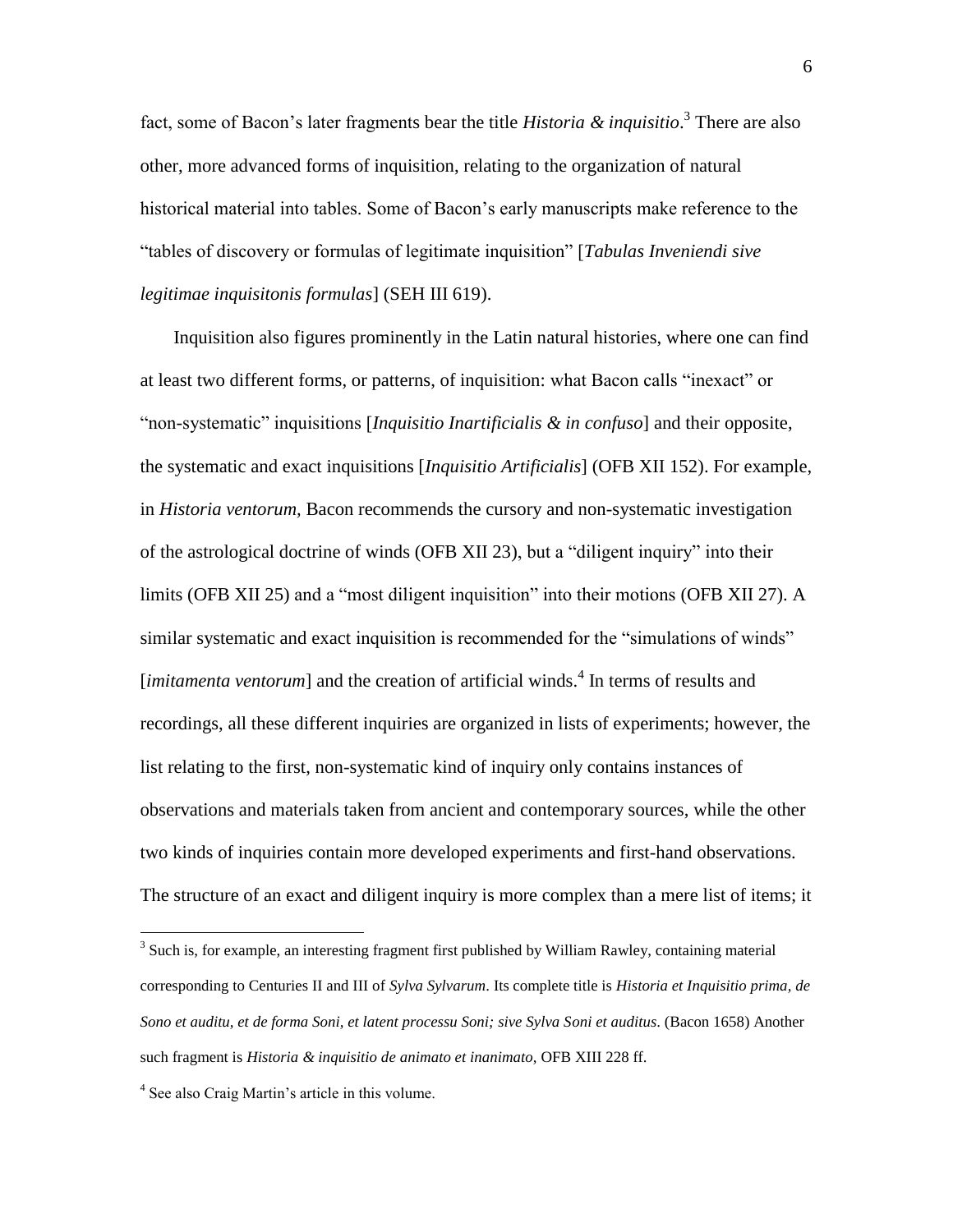has branching points, lists within lists, and multiple layers of theoretical elements [\(Jalobeanu 2015, Chapters 5-7\)](#page-27-8).

In the case of *Historia vitae et mortis*, the difference between non-systematic and exact inquisitions is even more pronounced. The "exact inquisitions" are said to be organized differently from the non-systematic inquisitions:

Now that I have covered the inquiry by subjects, i.e. inanimate bodies, vegetable bodies, animal and human, I will go deeper, and organize the inquiry by intentions [*intentiones*]. (OFB XII 236-7)

As Graham Rees pointed out, Bacon used the word "intention" in the classical medical sense [*intentio curationis*] to mean a general plan of treatment [\(Rees 2007, liv\)](#page-28-3). To each "intention" Bacon attached particular "operations" [*operationes*], i.e. set of procedures designed to accomplish the intentions.

Therefore, in an exact inquiry, the steps of the experimental procedure are organized according to a complex structure: a general "intention" (plan) is spelled out in terms of "operations" (sets of procedures destined to lead to accomplishing the intention). These, in turn, are lists of experiments; each experiment on the list contributing to a particular operation. In *Historia vitae*, for example, Bacon offers a list of 99 "experiments" under the heading "The Operation of the Spirits to keep them young and help recover their strength" (OFB XII 245-271). The list is extremely diverse: it contains medicines, food, drinks, smells, passions of the soul, etc. All these substances are treated as materials for experimental investigations aiming to "put into an old body spirits of the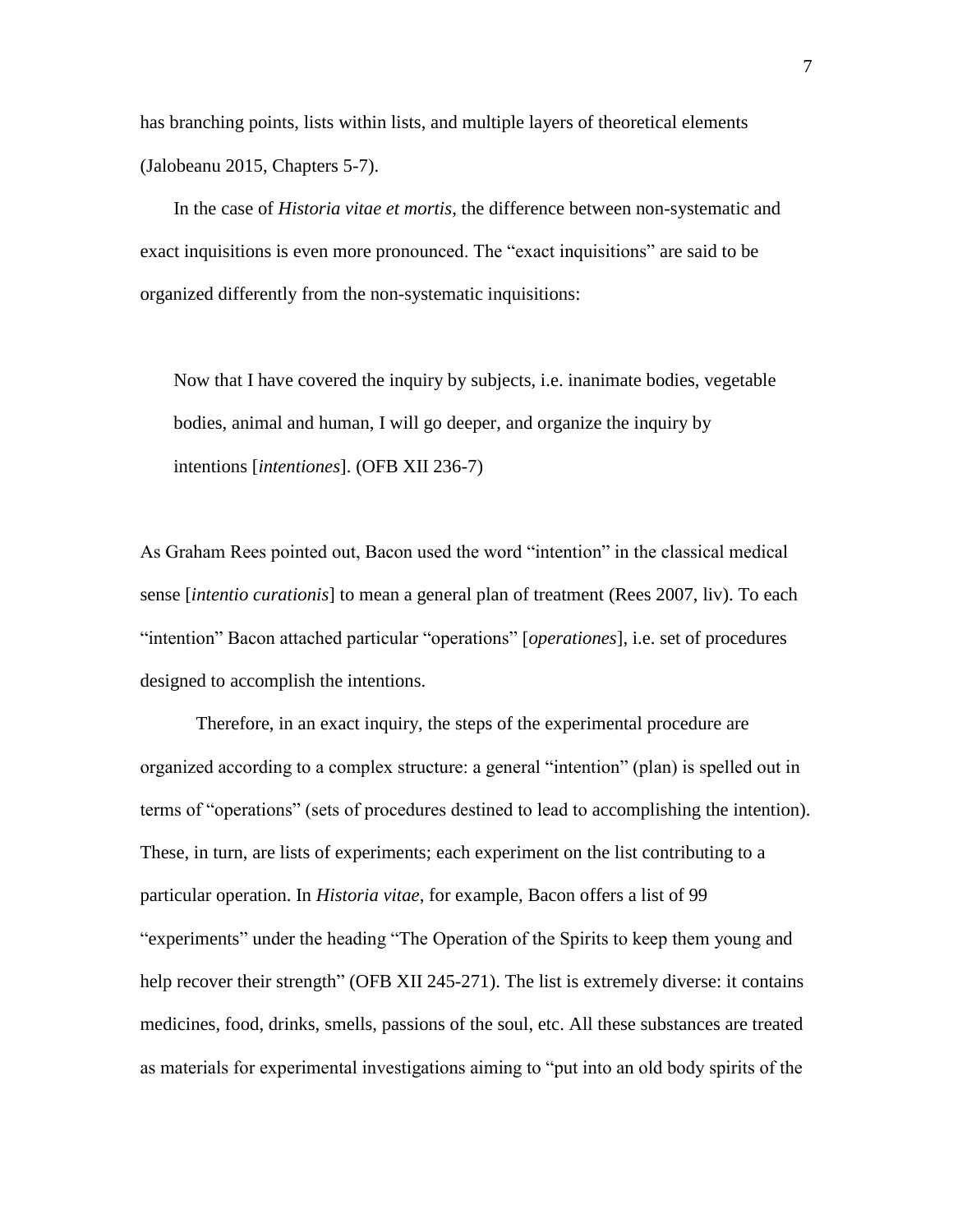kind characteristic of a young one" (OFB XII 245). The "operations" listed in the 99 "experiments" contain "condensations," attempts to "appease and mollify" spirits, to "strengthen" and "enliven" them etc. Preliminary theoretical conclusions are interspersed in the list, and direct the inquiry. For example, one such preliminary conclusion establishes that all the "operations" should "modify" the spirits so that they become "dense, not rare in their substance; persistent, not biting, in their heat; their bulk should suffice for the functions of life, and not excessive, or swollen in their abundance; and steady, not twitchy or uneven in their motion" (OFB XI 247). This operative rule acts also as a principle of selection; it helps the experimenter restrict his empirical investigations to substances and operations eventually leading to the desired effects.

To conclude, one of the most important distinctions between "inexact" or nonsystematic and "exact" inquiries relates precisely to the way experiments are selected. In the more advanced forms of inquiry, the principle of selection is more sophisticated; experiments are not selected "by subject" as in the introductory forms of natural history. They are not selected because they display a certain virtue, process, or appetite. They are selected according to the function they can perform in a more complex research program. Their relevance for certain "intentions" or "operations" is what matters for including a group of experiments in an experimental series.

### **Methodological elements in natural and experimental history**

Bacon's Latin natural histories also have other, even more explicit, elements of methodology. These are called "advice" [*monita*] and "directions" [*mandata*]; and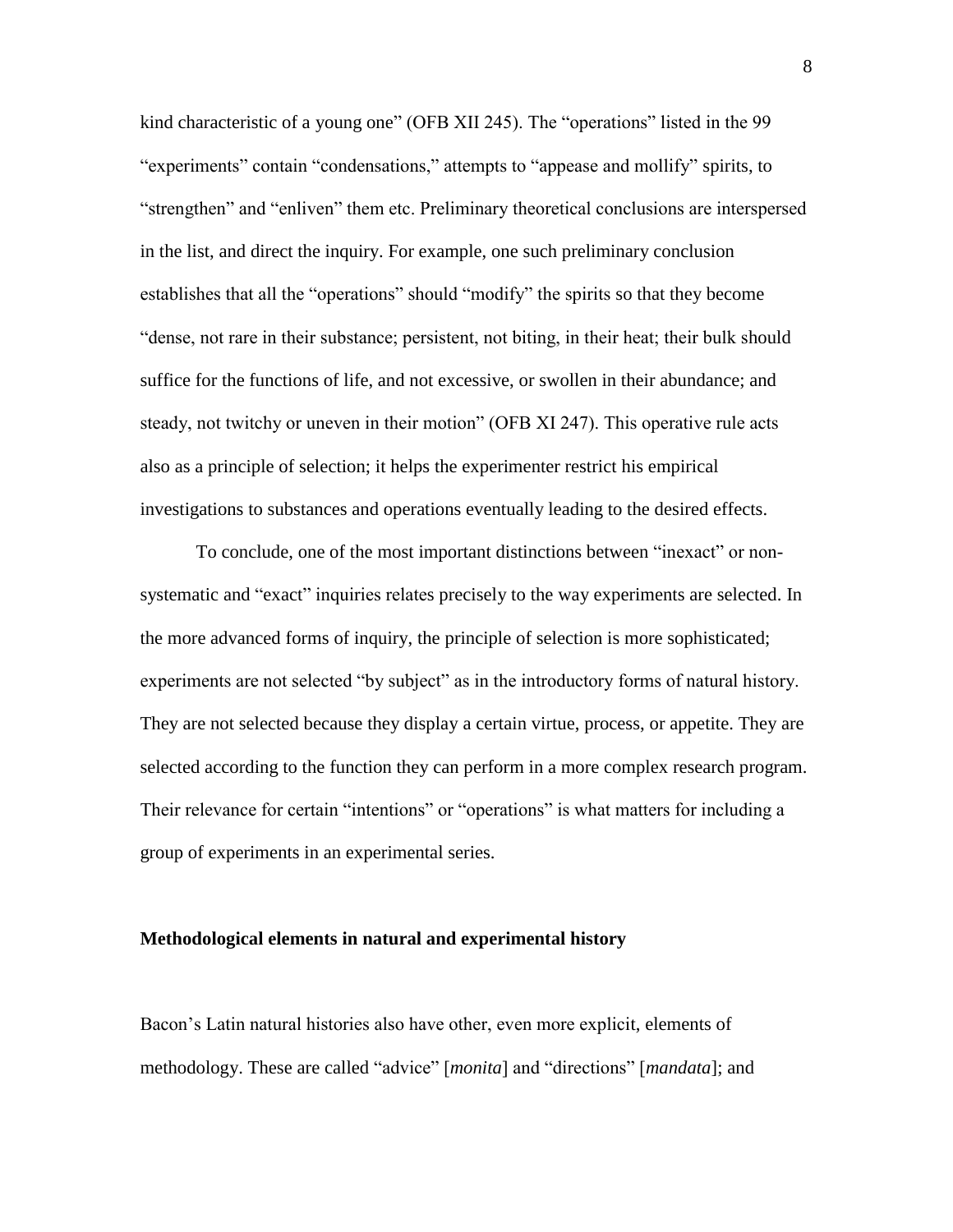constitute technical terms in Bacon's methodological vocabulary. "Directions" offer positive methodological guidance; they are lists of suggestions, ideas, and descriptions of experimental procedures to be further tried and developed. By contrast, "advice" [*monita*] has a restrictive and cautionary role. *Monita* are used to teach the researcher what to avoid, where to pay supplementary attention, and how to recognize and understand the limitations of his experiments.<sup>5</sup> Directions and advice are interspersed in the lists of experiments called "history" [*historia*]. The proportion between history, direction and advice can vary; in some cases, experiments classified as *historia* abound; in some others, directions and advice exceed the amount of *historia* available.

Directions [*mandata*] are characterized by the presence of multiple suggestions for further development. Here is one example, referring to the contracting effect of "potential cold" [*frigor potentiale*]:

Take a small bladder of the thinnest skin you can find. Blow it up and tie it off, and bury it in nitre for some days; and then take it out and see if the bladder has gone down at all; and if it has you will know that the cold of the nitre has contracted the air. Do the same experiment by submerging the bladder in quicksilver. But to keep it submerged without pressing down on it you must keep the bladder in position with a thread. (OFB XIII 151)

<sup>&</sup>lt;sup>5</sup> Sometimes advice draws attention to important theoretical distinctions and can play an important heuristic role (OFB XIII 87). In other cases it can explain the limitations of the experimental set-up.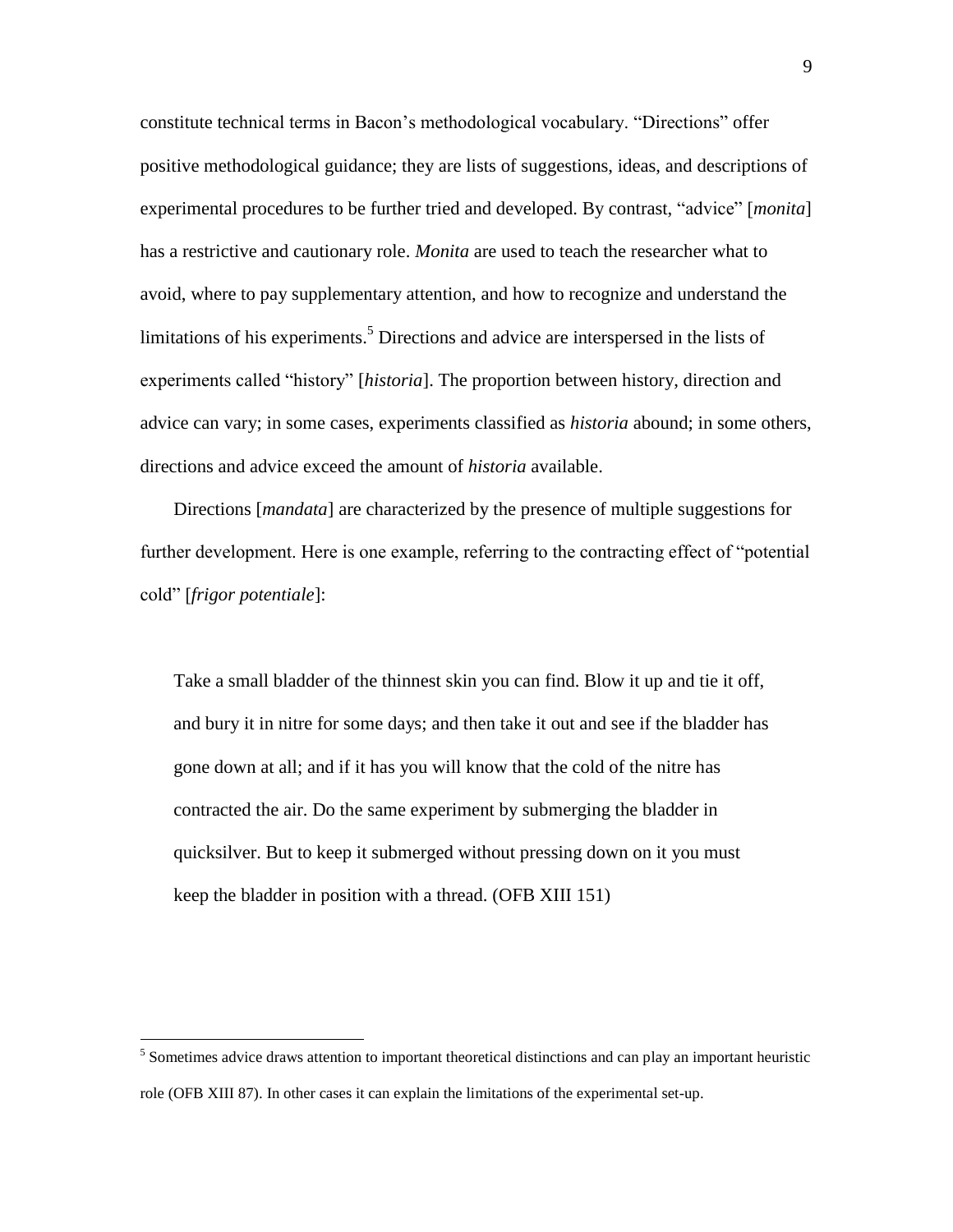Bacon is using here one of his favourite instruments, an inflated pork bladder, to inquire into the effects of potentially cold substances (such as nitre) upon the enclosed air.<sup>6</sup> Having previously established that an inflated bladder shrinks under the action of cold; the question is, now, whether potentially cold substances produce the same effect. What happens if, instead of burying the bladder in snow, one places it in nitre, or in quicksilver? Mark that the "direction" recorded above is formulated as a recipe: it gives sufficient details to at least imagine, if not straightforwardly construct the experiments. It offers supplementary advice on how to keep an inflated pork bladder submerged in quicksilver. It even tells the reader what to look for: to see "if the bladder has gone down at all" in the two cases suggested.

Directions [*mandata*] and advice [*monita*] play a prominent role in the extremely elaborate structure of a Baconian natural history. They channel the reading, direct the attention towards unsolved problems, problematize, and offer hints and suggestions for further research.<sup>7</sup> They often display a dynamical structure, which seems to direct the

<sup>&</sup>lt;sup>6</sup> Potential cold and potential heat are terms used to explain "subtle" effects such as that certain substances do not feel hot or cold to the observer and yet they produce heating and cooling effects in certain other substances. Niter and quicksilver are Bacon's favorite example of potentially cold substances (OFB XIII 151). On potential heat and potential cold in Bacon see [\(Mateiescu 2013\)](#page-27-9)

 $<sup>7</sup>$  As Graham Rees has already pointed out, the two natural and experimental histories that Bacon published</sup> during his lifetime share a peculiar set of typographical conventions, chosen to create a "signposting of structure and organization of the text." Each particular methodological element is signposted not only with the help of a title, but also by using a different kind of fonts. Similar features can be found in the posthumous *Historia densi et rari*. See [\(Rees 2007, xliv\)](#page-28-3).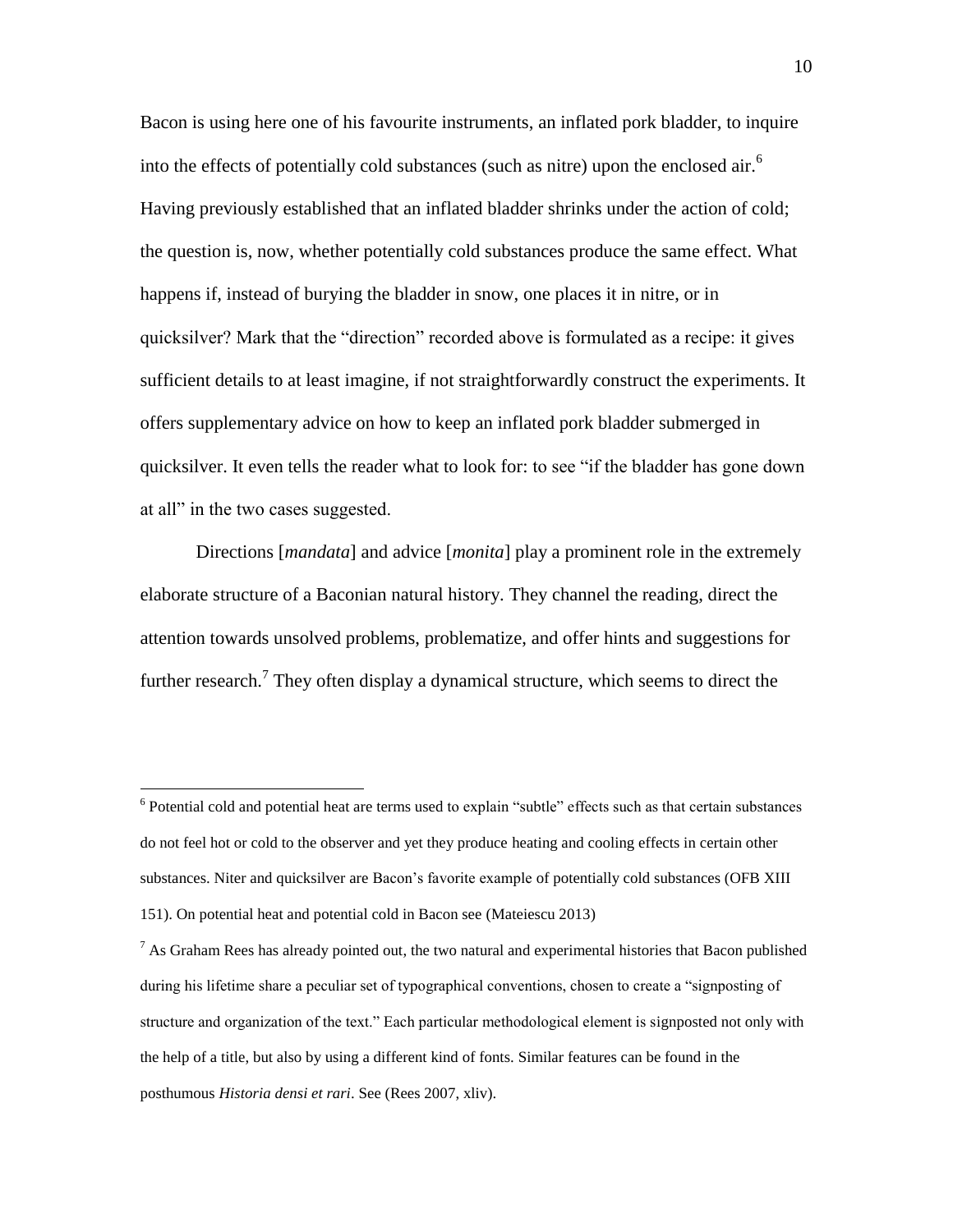reader not only towards a better understanding of a text, but to actively engage with the exploration of nature.

To conclude: Bacon's peculiar way of recording experiments in his Latin natural and experimental histories shows his concerns to direct and teach the readers not only how to read natural and experimental histories, but also how to understand the complex interrelations between experimental practices, experimental investigations and natural historical recordings. Signposted methodological elements direct the reading; but they can also function as directions for practice. The resulting lists and series of experiments, advice, observations and directions for further practice composing the Latin natural histories have an important pedagogical function. They keep the mind on the right track and help it to avoid what Bacon claims are the blind and stupid ways of experimenting [*modi experimentandi*] of the empirics.

Meanwhile, Bacon's methodology of recording experimental practices is not limited to directing the reading. It also has a key role in the process of discovery, as I will show in the following sections of this article.

# **Experimental series and patterns of inquisition in Sylva Sylvarum: an example**

In order to further inquire into the heuristic of Bacon's natural historical recordings, it is worth having a look at a more particular example of experimental series. In this section I propose to investigate a particular experimental series recorded in the *Sylva Sylvarum*, under the name "Experiments in consort touching the version and transmutation of air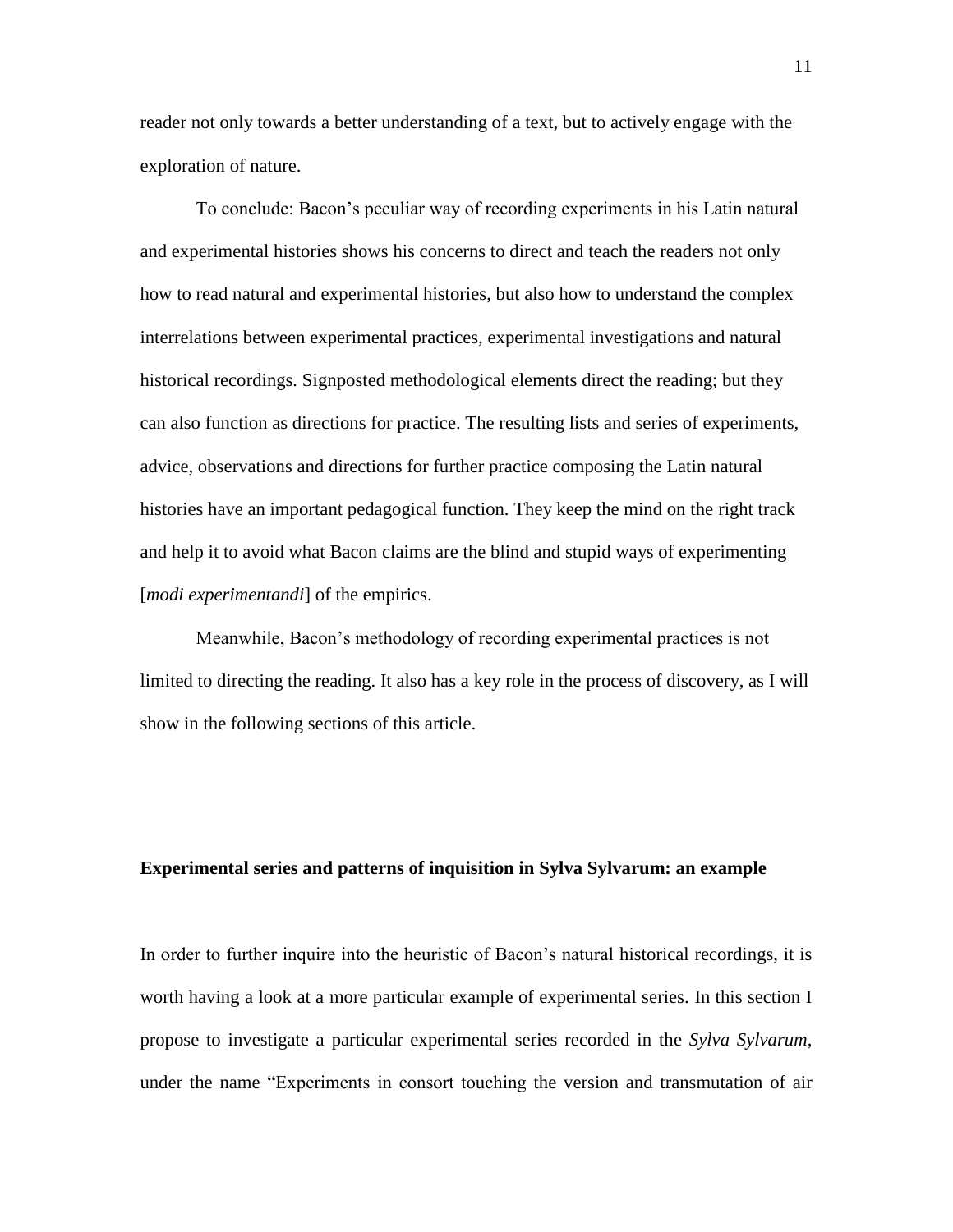into water." The series consist of seven experiments, apparently very diverse.<sup>8</sup> The first is a transcription of a Plinian recipe for obtaining fresh water at sea from wool hung around the sides of the ship at night. The second also begins with "it is reported by the ancients" and transcribes a report of the "version of air into water" in sealed caves. The third records instances of sympathy: fresh wool or cloves can "drink" water from a bowl even if they lie at a certain distance from the water. The fourth is an extension of the same inquiry, showing that sympathetic effects work even if the wool is placed on a closed wooden vessel (SEH II 373). The fifth and the sixth are clearly directions for further experimentation: they extend the discussion to other substances and phenomena, such as the "sweating' of stones and the swelling of wooden doors in cold weather etc. They contain theoretical distinctions and suggest causal explanations. The sixth experiment of the series contains a provisional general rule, i.e., that air always becomes "moist" and "thickened" against a hard body (SEH II 373). The last experiment of the series is also a "direction:" it suggests that one can extend a well-known recipe for turning water into ice (by adding nitre or salt) into a recipe for turning air into water (SEH II 374).

The seven experiments have a similar structure: each begins with a report, continues with a test, and further develops the report either into an experiment properly speaking or into a direction for further experimenting. Here is how the first experiment goes:

 $8$  They are recorded as experiments 72 to 82 in the general list of the one thousands of experiments composing the *Sylva Sylvarum*; SEH II 372-74. For a more extended discussion see [\(Jalobeanu 2013\)](#page-27-5). <sup>9</sup> For a discussion of Bacon's handling of ancient (and modern) sources and the ways he transcribed and worked with borrowed reports see [\(Jalobeanu 2015 \(forthcoming\),](#page-27-10) [Rees 1981,](#page-28-4) [Rusu 2013,](#page-28-5) [Jalobeanu 2015\)](#page-27-8).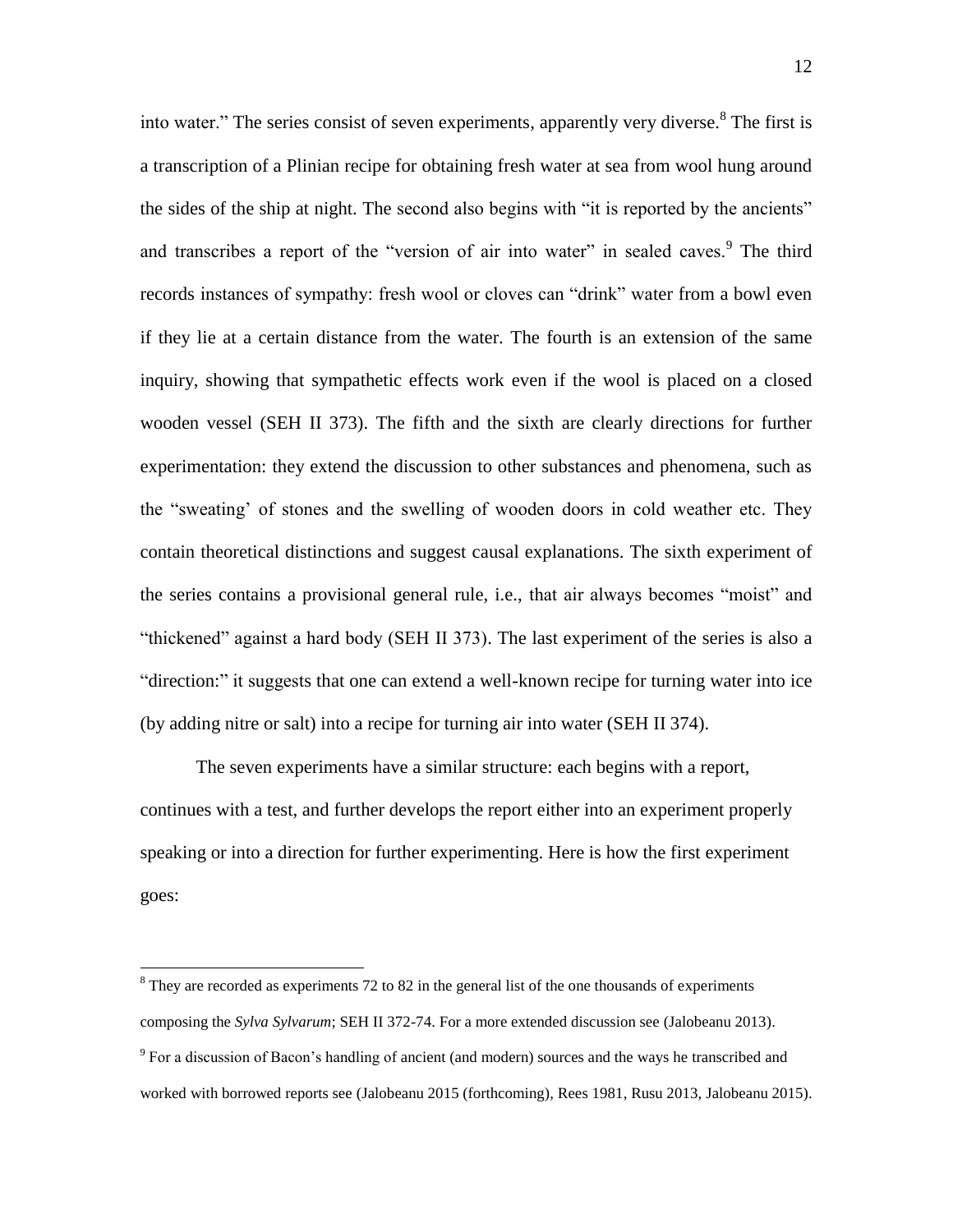It is reported by some of the ancients, that sailors have used, every night, to hang fleeces of wool on the sides of their ships, the wool towards the water; and that they have crushed fresh water out of them in the morning, for their use.

This is the initial "experimental report," a recipe borrowed from Pliny's *Historia naturalis*. <sup>10</sup> This is further tested and developed into a quantitative experiment:

And thus much we have tried, that a quantity of wool tied loose together, being let down into a deep well, and hanging in the middle, some three fathom from the water for a night in the winter time, increased in weight (as I now remember) to a fifth part.

This reported trial is very condensed. It gives some practical details and the final result, but in a very abridged manner.<sup>11</sup> In the *Historia densi et rari*, however, we can find a more "exact" inquiry into the very same subject. There, the paragraph quoted above is developed into a list of three different experiments: the ancient report is followed first by simple test and a tentative causal explanation:

<sup>10</sup> The reference, correctly identified by Spedding, is Pliny, *Historia naturalis* xxxi, 37.

<sup>&</sup>lt;sup>11</sup> This abridged manner of recording has made the experimentation in *Sylva* rather obscure for many readers. However, comparative reading of Bacon's recording of experiments in *Sylva Sylvarum* and the Latin natural histories shows that some of the missing details are often recorded elsewhere.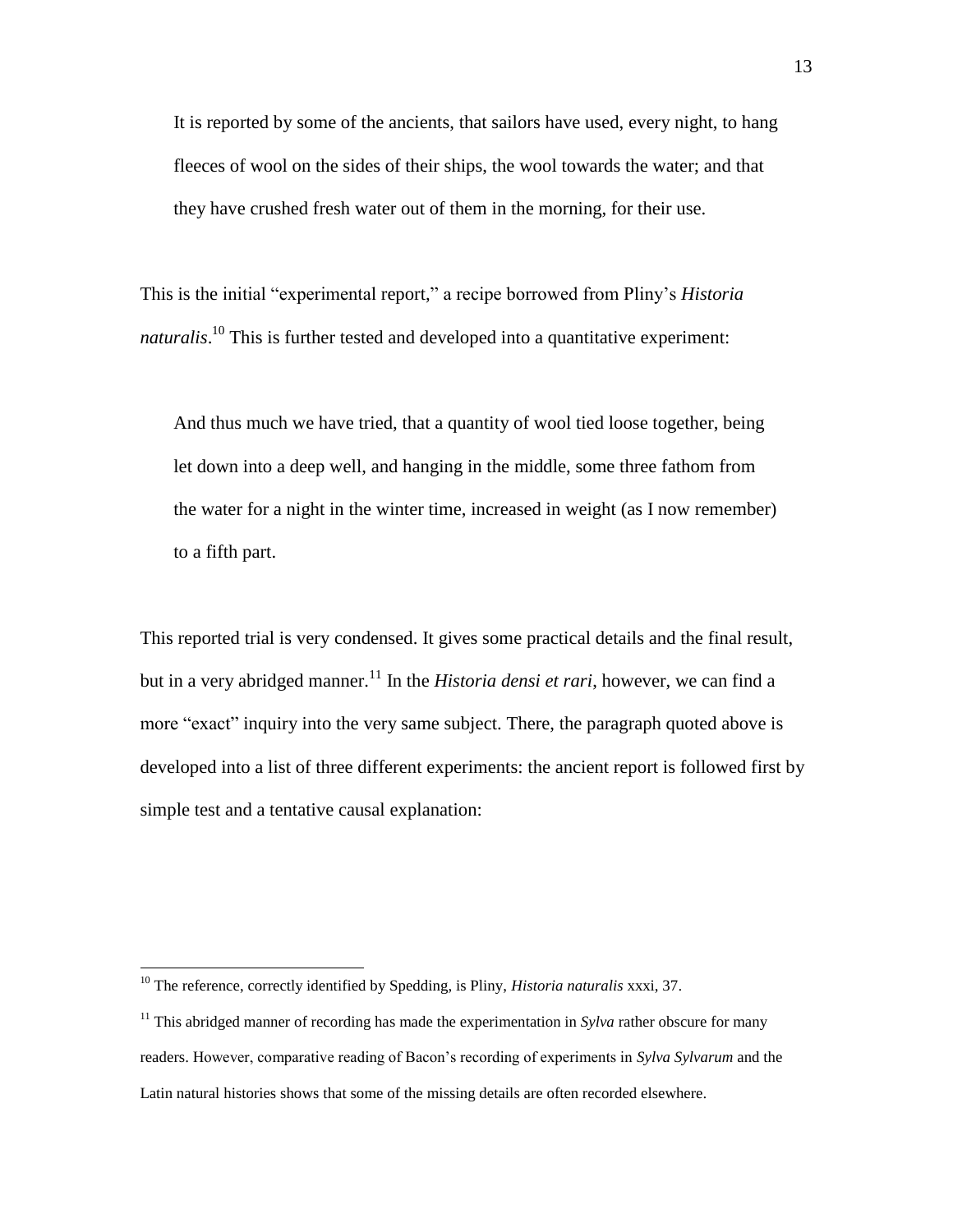A woollen fleece lying on the ground for a long while gains weight, which could not happen unless something pneumatic had condensed into something with weight. (OFB XIII 141)

This is further developed into a "careful" and "diligent" trial:

By hanging four ounces of wool to a rope which I let down into a well to a depth of 28 fathoms, yet which still failed by six fathoms to touch the water, I found that in the course of one night the weight of the wool increased to five ounces and one dram; and that evident drops of water clung to the outside of the wool, so that one could as it were wash or moisten one's hands. Now I tried this time and time again and, although the weight varied, it always increased mildly. (OFB XIII 141)

It is clear that what we have in the two natural histories are simply two different recordings of the same experiment: with more quantitative details in the *Historia densi et rari* (*HDR*) and with some of the quantitative details omitted in *Sylva Sylvarum*. In fact, the experiment as recorded in *Sylva* only preserves the *essential* details from the more detailed series of trials recorded in *HDR*: namely that by condensing the water, the wool has increased in weight with 1/5. It is clear that this is an estimate across a number of different experiments, and not an exact measurement. However, if the purpose of the *Sylva* is to offer a "pattern of exact inquisition," the details recorded are what matters. They are the details one would need, if one attempts to replicate the experiment.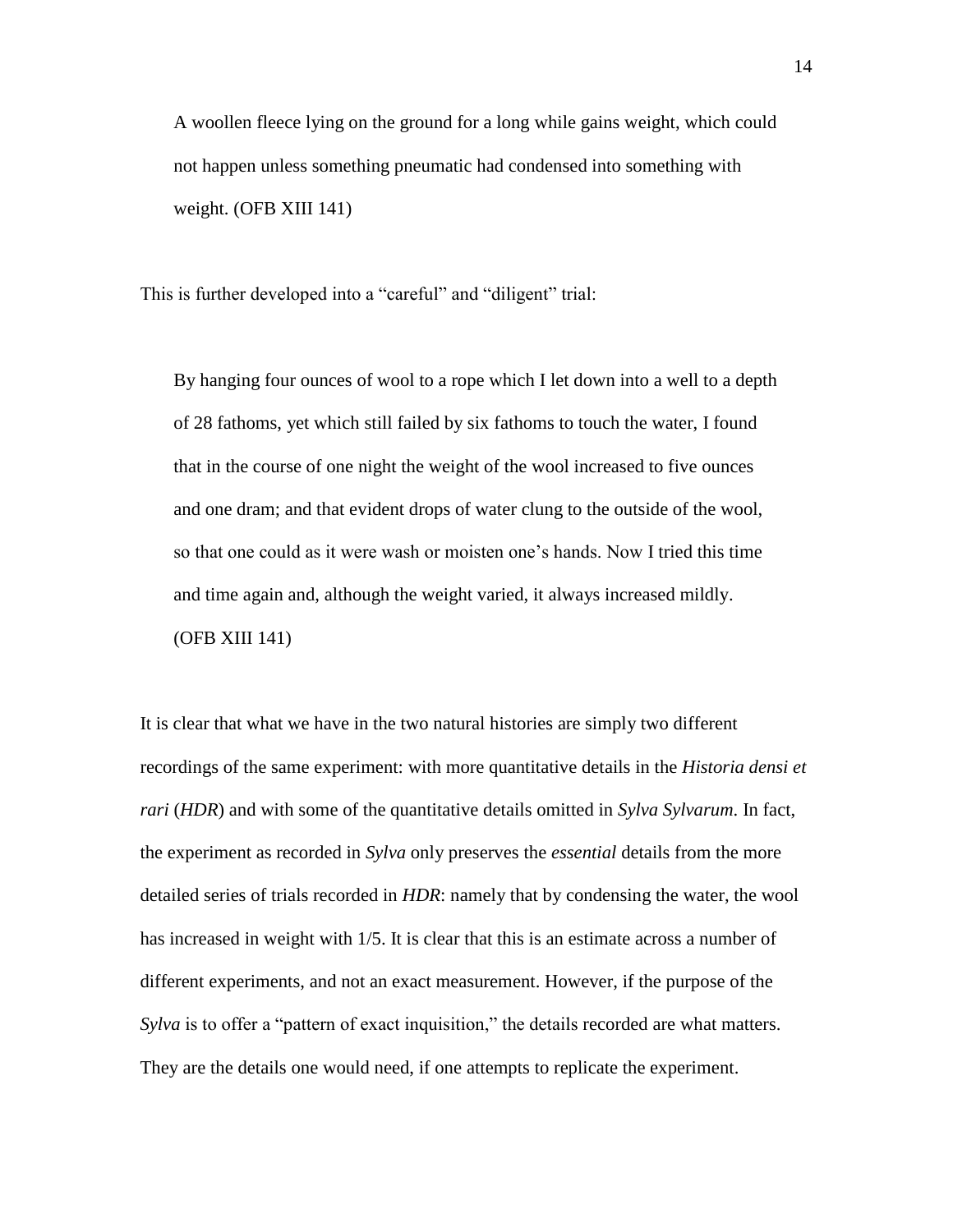There are other experiments in the series with a very similar structure and a similar abridged recording. For example, the second experiment begins with a report on air turning into water in sealed, cold caves. In order to test and study further this ancient report, Bacon proposes a "laboratory model" of the described situation. The instrument used is the same inflated bladder I have already discussed in the previous section. Suggestions are again formulated under the form of "directions:"

Try therefore a small bladder hung in snow, and the like in nitre, and the like in quicksilver; and if you find the bladders fallen or shrunk, you may be sure the air is condensed by cold of these bodies; as it would be in a cave under the earth. (SEH II 373)

This list of directions is an abbreviated recording of experiments developed elsewhere. But this time, they are taken to be the illustration of a natural situation. The bladder buried in snow is a "laboratory model" of the cave from the ancient story. And again, Bacon tells the reader what to observe in order to infer "the version of air into water."

In this way, each experiment in the series can function as a pattern of experimental research in a given experimental situation. And the way Bacon achieves this is by developing sub-series of "directions" and "advice" directing further research.

The question remaining is: what is the relation between the seven experiments of the initial series? In the next section I aim to show how they can be seen as being generated one from another, with the help of what Bacon calls the "modes" of literate experience.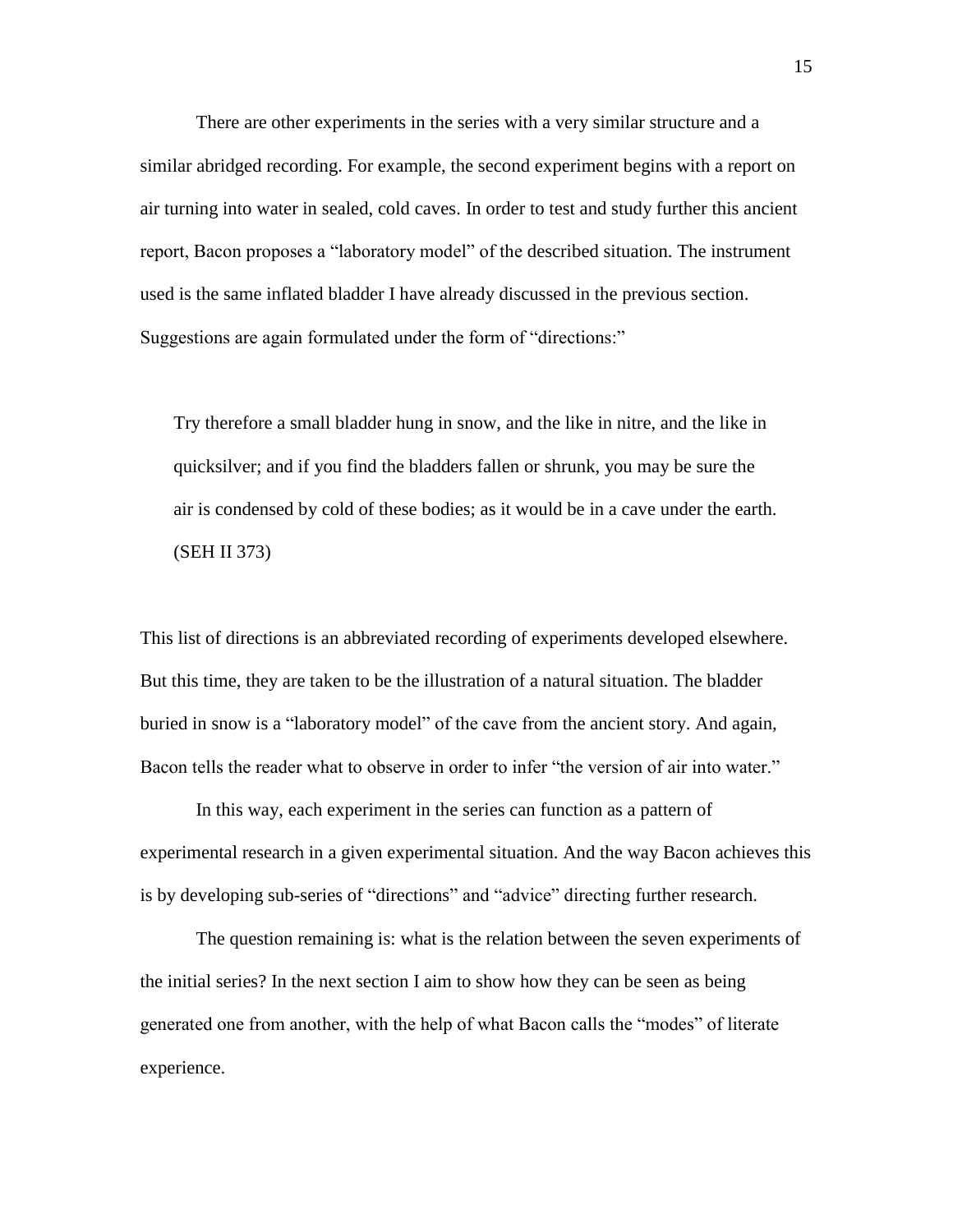# **Variation, generalization, extension and other "good ways" of experimentation**

Four of the seven experiments in consort dealing with the "version" of air into water involve placing porous bodies under various conditions: in a well, in the vicinity of vessels containing water, next to solid cold bodies etc. These experiments can be clearly derived one from the other by simple rules, such as the variation of some experimental parameters: the quantity of water, the distance from the water-source, the state of intervening bodies etc. In all cases, we assume that what happens is similar: the water from the vessel first evaporates, and then condenses in the porous fibre of the wool. Another way of varying the experimental parameters is by replacing the water with vinegar and by sealing the vessel containing liquid. The fact that condensation still occurs is taken as proof that the wool is effective not only in condensing surrounding vapours, but also in attracting them. This "attraction" is further investigated in the other two experiments (80 and 81). One states that every porous body has the power to "attract" water; this, due to the fact that "tangible bodies have an antipathy with air:"

[...] and if they find any liquid body that is more dense near them, they will draw it; and after they have drawn it, they will condense it more, and in effect incorporate it; for we see that a sponge, or wool, or sugar, or a woollen cloth, being put but in part in water or wine, will draw the liquid higher, and beyond the place where the water or wine cometh. We see also, that wood, lute-strings,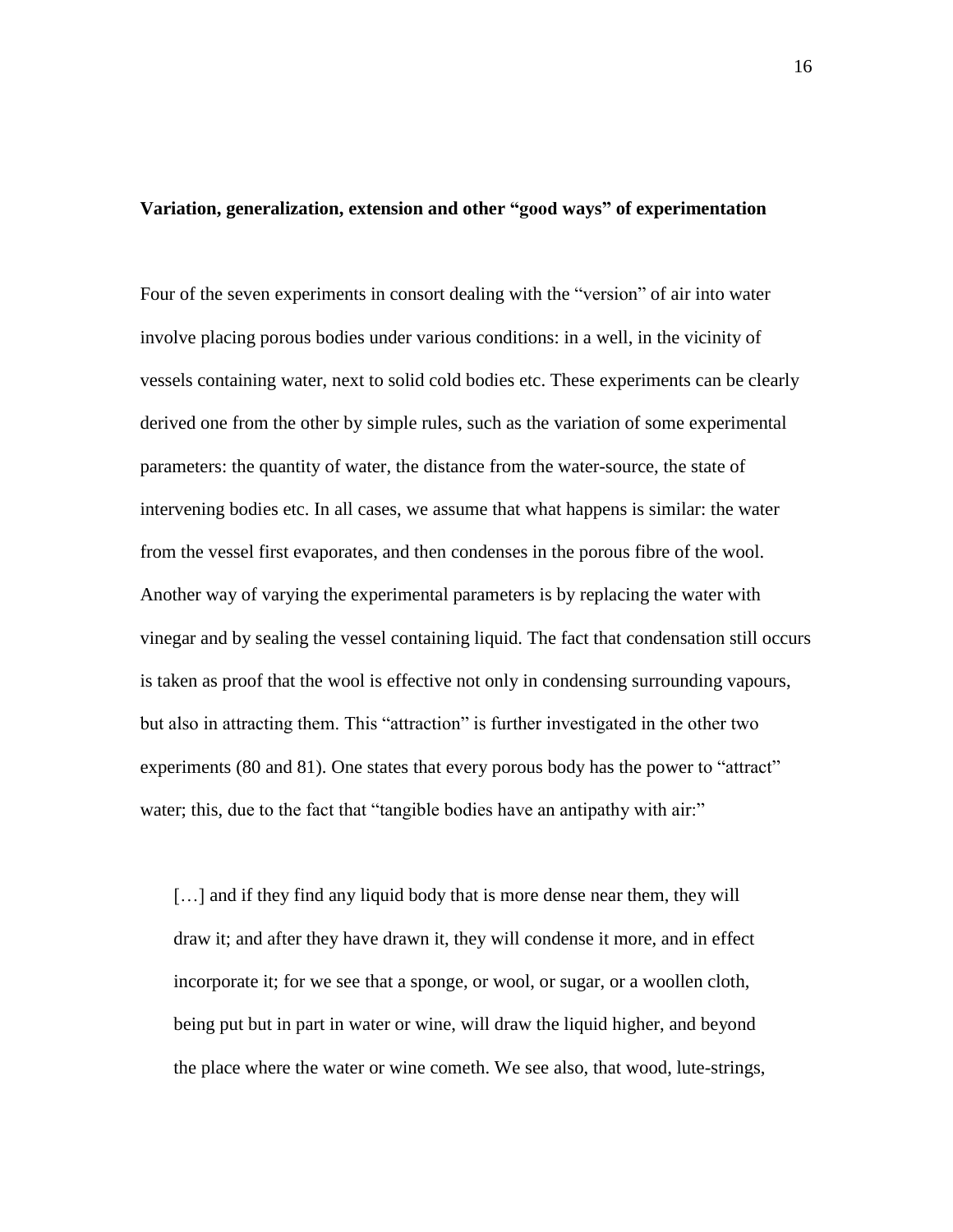and the like, do swell in moist seasons; […] which is a kind of infusion; and is much like to an infusion in water, which will make wood to swell; as we see in the filling of the chops of bowls, by laying them in water. But for that part of these experiments which concerneth attraction, we will reserve it to the proper title of attraction. (SEH II 373)

With respect to previous experiments in the series, this one contains a generalization. It does not talk about wool, but about an entire list of porous bodies: sponges, sugar, woollen cloth, wooden musical instruments, wooden doors, strings etc. All these contain air in their pores; air which, under certain conditions, is replaced by water. Second, Bacon is making a highly theoretical claim: that "tangible bodies have an antipathy with air." Because of this antipathy, they are willing to give air away from their pores, in exchange for water, or for any denser liquid. This claim is part of Bacon's pneumatical matter-theory [\(Rees 1996,](#page-28-6) [Giglioni 2010,](#page-27-11) [Rusu 2013\)](#page-28-5). Note, however, that Bacon's experimental series is not constructed to test this and like claims. Theoretical assumptions regarding the "appetites" and "sympathies" are taken for granted; they are part of the background knowledge of the experimenter. What the experimenter is testing is the similarity between the behaviour of the given substances when placed in water, and near water. In both situations, wool, sponges, wood, strings etc., become "swollen" and heavier. This is taken as proof that in condensation, the pores of all these substances fill with water in the same way as in infusions (SEH II 373). In a way, it does not matter why this is happening; the empirical similarity grounds analogical reasoning and offers a way to measure the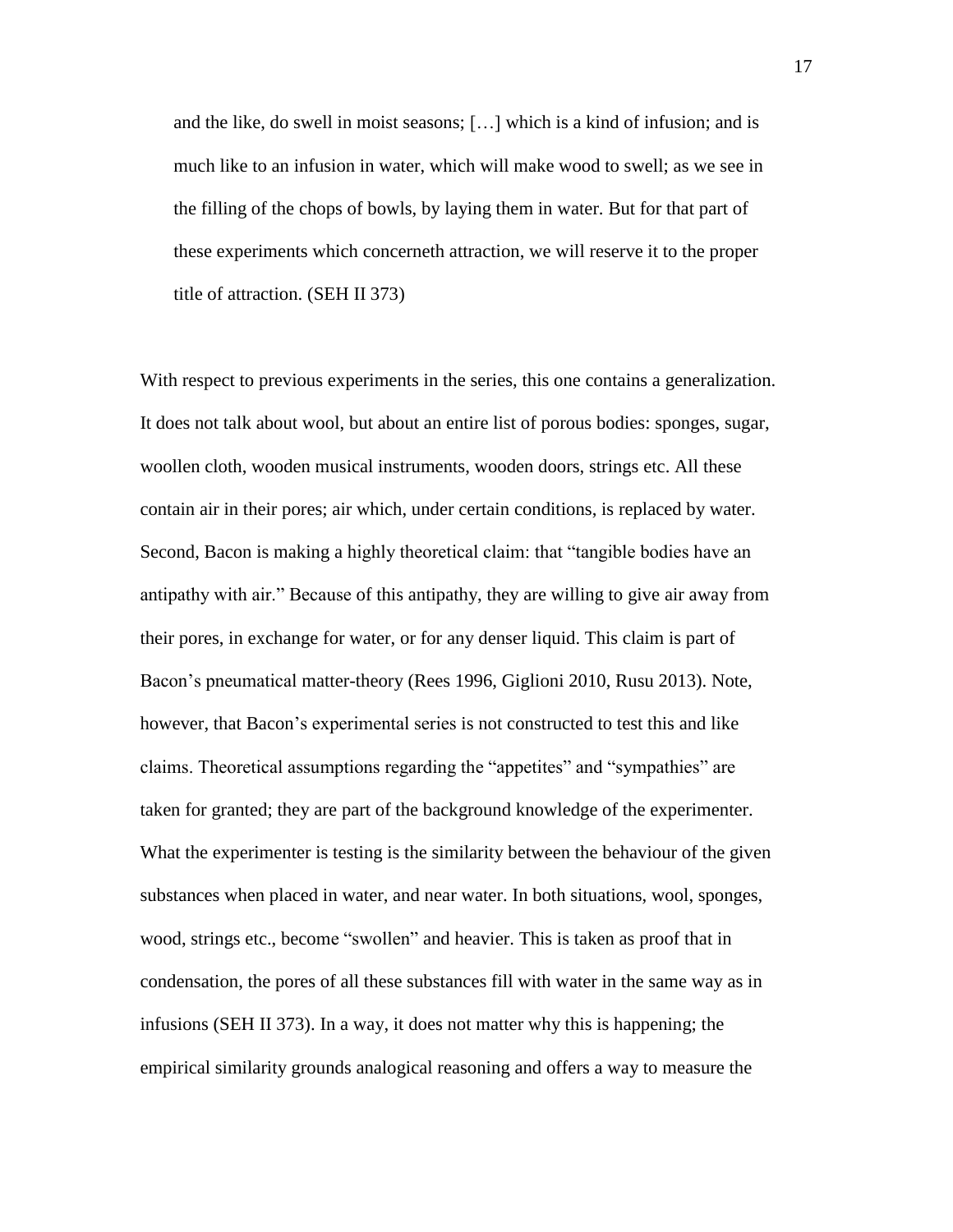effect in both cases. Note also that Bacon distinguishes here between two different effects: the "attraction" porous substances have for water in virtue of their antipathy for air, and their capacity to draw water or moisture if placed very near a source of water, and to "condense it more." Only the second effect is under study in this case and it is precisely this second effect that is further developed and investigated.

What about the experiments that do not feature wool and porous substances? What is the connection between the experiment dealing with the condensation of air in caves, or in bladders and the experiments involving packs of wool and other porous substances placed near the water? One way is to see the second part of the series as a generalization of the more particular experiments with the bladder. Another way is to see them as extending the initial analogy: if the inflated bladder is a laboratory "model" of a cave, porous substances also have enclosed cavities analogous (to some extent) with such inflated bladders.

In conclusion, one can read this particular string of experiments as an experimental series, where subsequent experiments develop from previous ones by the application of methodological procedures such as the (controlled) variation of parameters, generalization, analogical thinking and modelling. These methodological procedures are precisely some of the "modes" of literate experience enumerated by Bacon in *De augmentis scientiarum* (1623). More precisely, they are what Bacon calls "variation," "production," and "translation." Before explaining how these "modes" of literate experience can be used to generate experimental series, it would be worth having a closer look at Bacon's theoretical justification of the art of literate experience. To this I will now turn.

18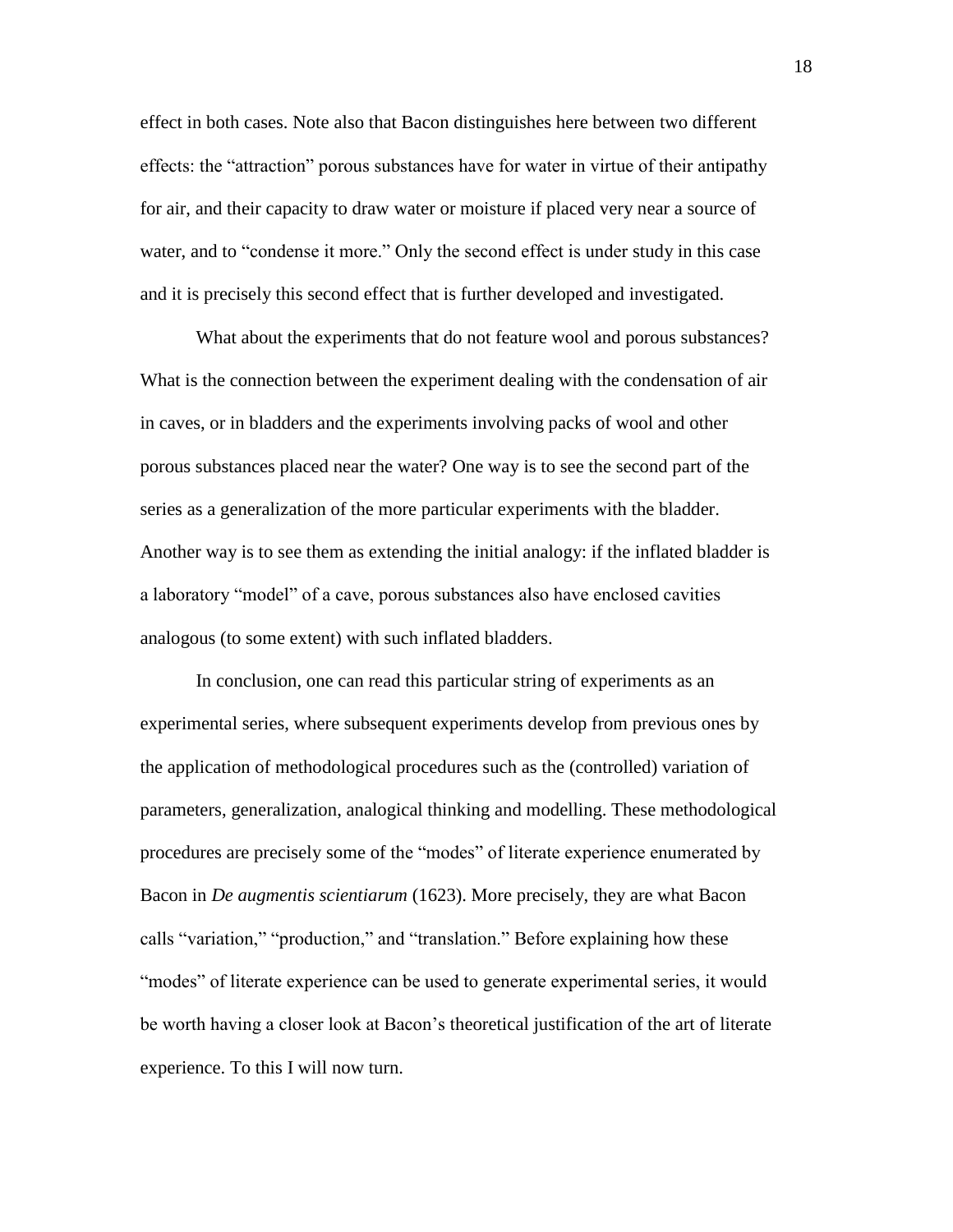## *Experientia literata***: the "good ways" of experimentation**

Bacon was not the first to use the variation of parameters to generate new experiments. This was a quite traditional practice among the empirics. It was also a practice Bacon was very critical of. He criticised simple, "blind" variation and what he called "stupid and illiterate experience;" he was also critical of most of the received notions of experiment, $12$ and a good number of received experimental practices. For example, Bacon claims that the explorer of nature "wanders" and gets lost in the "woods of experience" precisely because the "modes of experience" currently in use, are blind and stupid:

[...] those that have been conversant in experience and observation have used, when they have intended to discover the cause of any effect, to fix their consideration narrowly and exactly upon the effect itself with all the circumstances thereof, and to vary the trial thereof as many ways as can be

 $\overline{a}$ <sup>12</sup> For Bacon, the difference between the two is mainly of intentionality: "mere experience [*experientia mera*] […] is called accident if it happens by itself, but experiment [*experimentum*] if it is sought out" (OFB XI 131). *Experimentum* is used almost invariably in the sense of "trial" and "recipe;" a sense widely spread in the literature on practical mechanics, natural magic and the secrets of nature. Also, *experimentum* refers to novelty and the "artificial" creation of novel facts. The experiment does not test a theory and it is often quite independent of any given theory. See [\(Jardine 1974, 136-7,](#page-27-12) [Deleule 1984, 62\)](#page-27-13) Marta Fattori proposes a different interpretation of the couple experience/experiment [\(Fattori 2012, 180\)](#page-27-14). Meanwhile, Cesare Pastorino has shown the similarities between some of Bacon's experiments from *Historia densi et rari* and later "event experiments" as recorded by Boyle and Newton. See [\(Pastorino 2011\)](#page-27-4) On the multiple meaning and functions of Bacon's experiments see [\(Jalobeanu 2013\)](#page-27-5).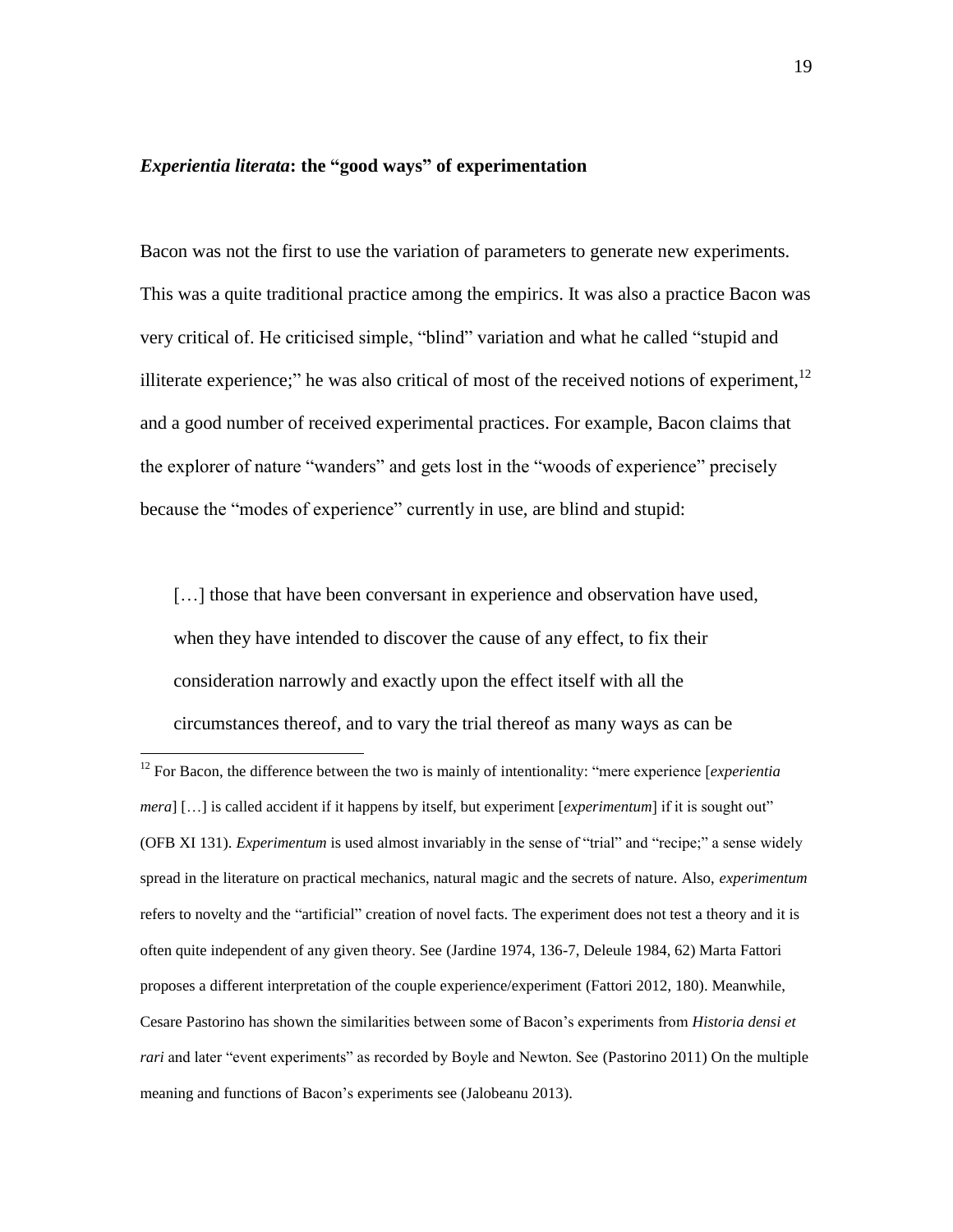devised; which course amounteth but to a tedious curiosity, and ever breaketh off in wondering and not in knowing; and […] they have not used to enlarge their observation to match and sort that effect with instances of a diverse subject [...] they have not collected sufficient quantity of particulars, nor them in sufficient certainty and subtility, nor of all several kinds, nor with those advantages and discretions in the entry and noting which are requisite […] (SEH III 346-7)

In other words, Bacon criticizes simplified methodologies of experimentation, reduced to the mere variation and repetition of an arbitrarily selected and badly limited number of particular cases. He criticizes the unimaginative principle of the selection of particular effects – because one "cannot successfully investigate the nature of anything just by looking at the thing itself<sup> $13$ </sup> – and the selection of circumstances deemed "relevant" for the production of the effect under study. This is what Bacon calls unguided, vague and uneducated experience [*vaga experientia*], which, he claims, is a sort of "groping in the dark" (OFB XI 158-9). He claims that in order to avoid the pitfalls of "mere experimentation," one need to make experience "literate," "disciplined" and "educated." Literate experience is "going forward according to a certain law [*Experientia lege certa procedet*] step by step and steadily" (OFB XI 158-9). It is fully understandable that Bacon's Victorian editors translated *experientia literata* with *learned experience* in order to convey precisely this nuance of the advancement and progress made from an

<sup>&</sup>lt;sup>13</sup> See also: OFB XI 111; 143; SEH III 246.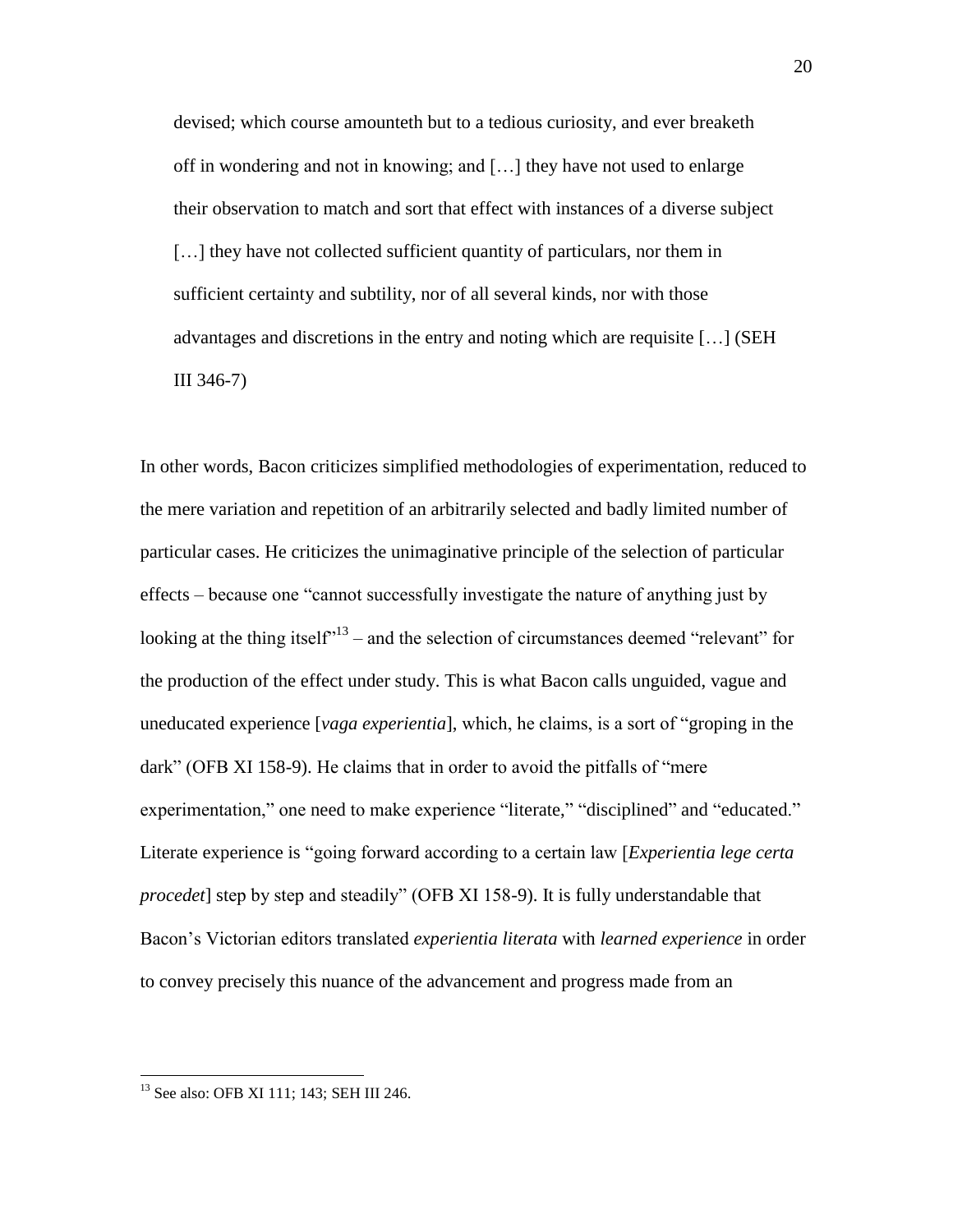"illiterate" to an educated form of empiricism.<sup>14</sup> Unlike the illiterate and vague form of experience, literate experience proceeds methodically, according to the law; it contains the "good" ways of experimenting; it is not merely ordered but also "digested" [*digesta*] and ripe, which means, in Bacon's terms, another way of saying that literate experience is an adequate and mature method of discovery.

In *De augmentis scientiarum* Bacon formulates eight such "modes,' or good "ways of experimenting." Their status is somewhat obscure. Scholars have failed to agree whether to read them as rules, practical strategies for doing good research, elements of heuristic, or models of exploratory experimentation [\(Jardine 1990,](#page-27-15) [Pastorino 2011,](#page-27-4) [Weeks 2007,](#page-28-1) [Georgescu 2011,](#page-27-1) [Jalobeanu 2011,](#page-27-0) [2013,](#page-27-5) [Giglioni 2013\)](#page-27-2). My proposal is to read them as the "good ways of experimentation" which can be used to produce "patterns of inquiry." I suggest that these "modes" are precisely what is missing in order to understand more clearly how some of Bacon's experimental series were ordered and put together in the first place, and how different they were from contemporary experimental practices.

The first way of experimenting is called "variation" and refers to what we have already seen: to the variation in the "matter," "efficient cause" and the "quantity" involved in a given experimental set-up (SEH IV 413-4). All these variations, if performed methodically, produce series of experiments meant to clarify either a phenomenon or a set of experimental procedures. Bacon's variation differs in many ways from the "blind" variation of the empirics. First, its purpose is to ask questions of

<sup>&</sup>lt;sup>14</sup> Guido Giglioni proposes to read *experientia literata* in similar terms, as a form of "cognitive literacy," as an educated form of "empiricism." See [\(Giglioni 2013\)](#page-27-2).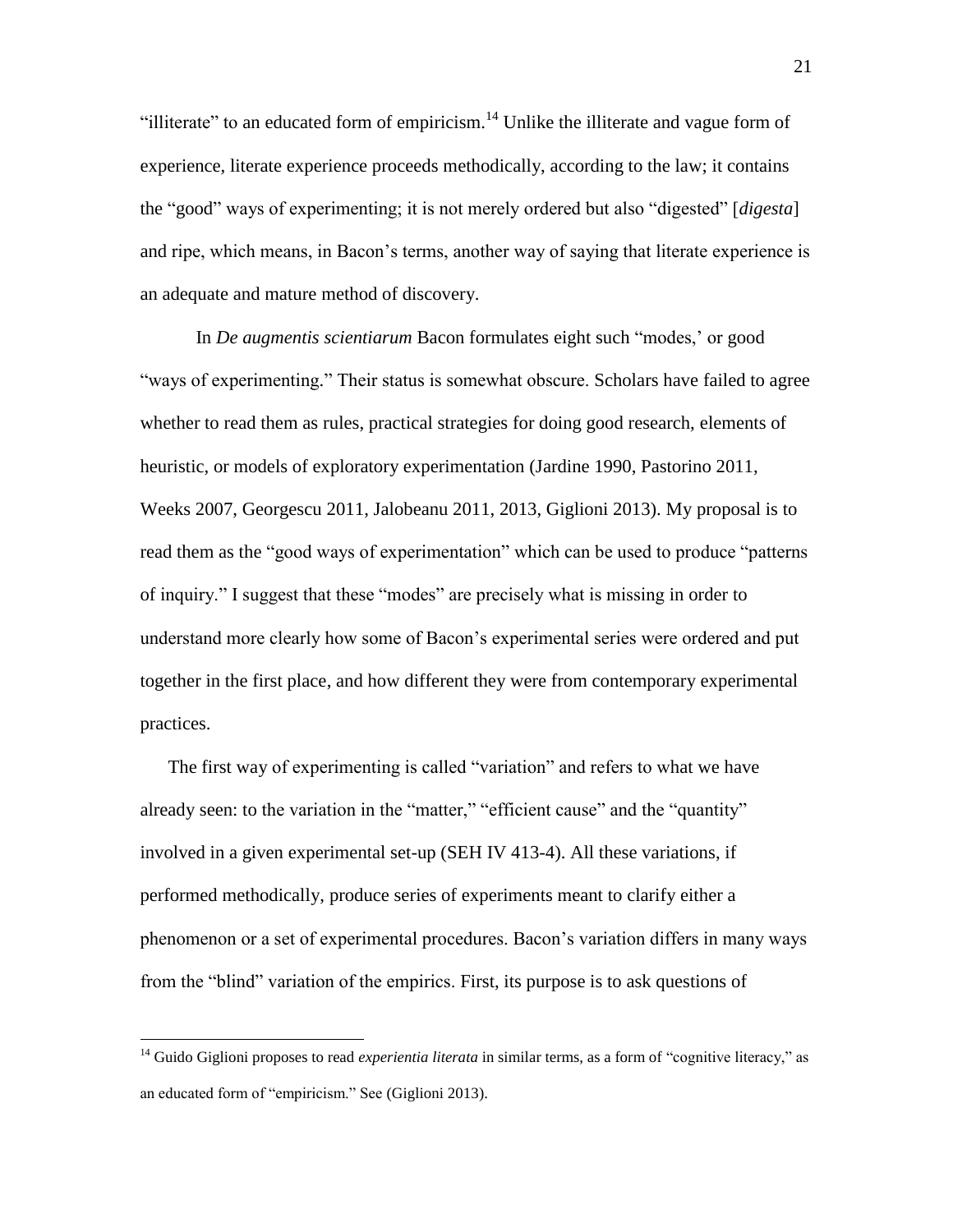clarification relating to an experiment or a set of experimental procedures. Second, variation does not stand alone; it is merely the first procedure in a set. It establishes a rule, i.e., that it is not "safe to rely on any experiment in nature, unless it has been tried both in greater and in lesser quantities" (SEH IV 415).

The second mode, called "Production" [*productio*], governs two different ways of producing a new experiment. One is what Bacon calls "by repetition," which means by re-applying the same procedure in the same experimental set-up. For example, we can ask: do we get anything interesting if we repeat one of the experiments of condensation? Can a "further condensation" occur? What happens if the air condensed into water is subject to further condensation? Does it get "thicker than water?" This is, I think, the reason Bacon suggests as an interesting direction of further research to inquire into whether the procedure of turning water into ice would not be relevant for the condensation of air into water (SEH II 374). The second type of "production" is what Bacon calls "by extension." In this case, the repetition involves a change of the experimental set-up and the extension of the initial experiment in another direction. We have seen this type of extension in Bacon's replacement of water with vinegar, and of an open vessel with a sealed barrel. This new experiment is neither a simple variation, nor a mere repetition; it creates a different experimental set-up, where condensation takes place despite the presence of the dividing plank of wood. In a barrel of vinegar, one might imagine that at least a tiny part of the liquid will penetrate through the pores of the wood and make them slightly humid. However, the effect will be barely visible; and the level of liquid in the barrel will be more or less the same. By placing the wool on the top of the barrel, however, the experimenter is producing a visible effect: the level of the liquid in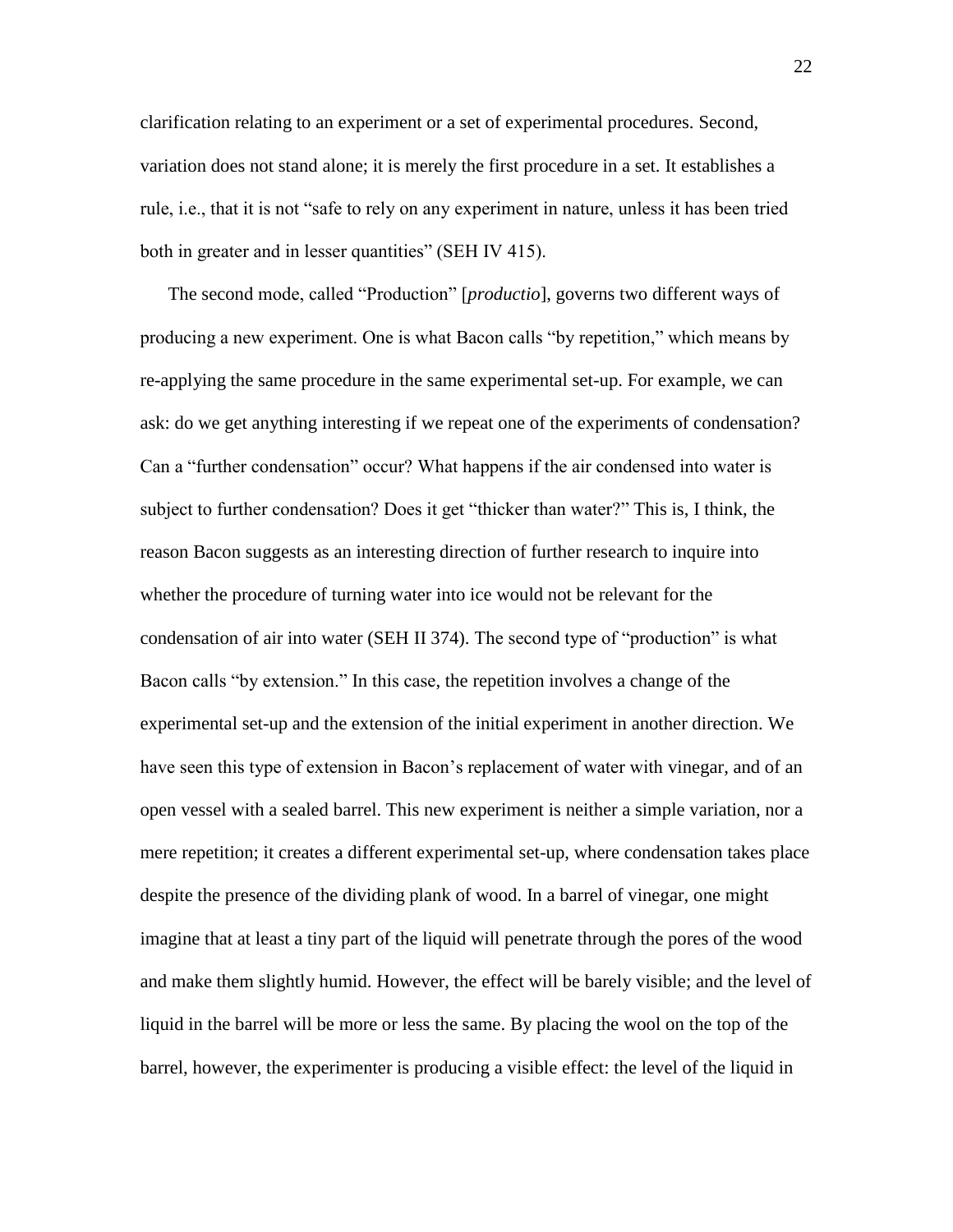the barrel decreases. The wool not only "captures" some moisture already present in the wood, but it is really as if it "drank" some vinegar. This is further extended in another experiment, intended to distinguish between two different effects: condensation of air into water and the "attraction" of water (at a distance). Here the experimenter divides the question into two different parts, files away the part regarding the attraction and concentrates upon the study of condensation *per se*. 15

The third "mode" of literate experience, called "translation" [*translatio*], seems to go in the same direction of "extending" the question and the field of research. This mode governs various ways of translating the experiment from one group of phenomena to another, either within the same field or in a cross-disciplinary manner. All examples formulated by Bacon under this heading involve various forms of analogical thinking. One way of translating experiments is by creating artificial models of natural phenomena. Instead of studying rainbows, we study artificial rainbows produced in a prism. Instead of studying the condensation of air into water in sealed caves, we study the behaviour of an experimental device, the inflated bladder. Producing "artificial models" of natural phenomena is one of the important recurrent features of Bacon's experimental series. Bacon is also interested in building instruments and "technologies" for producing a wide range of effects: like the construction of artificial wind-mills, of wind-carriages. Such technologies are the embodiment of the first three modes of literate experience: they offer the means to produce controlled variations of parameters, to repeat and extend the experiment, and sometimes to translate it into another field.

<sup>&</sup>lt;sup>15</sup> Bacon has many instances of such "attraction" and sympathy in his study of plants. He gives examples of plants capable of "perceiving" where the water is, and even "drink" by attraction (SEH II 489; 498).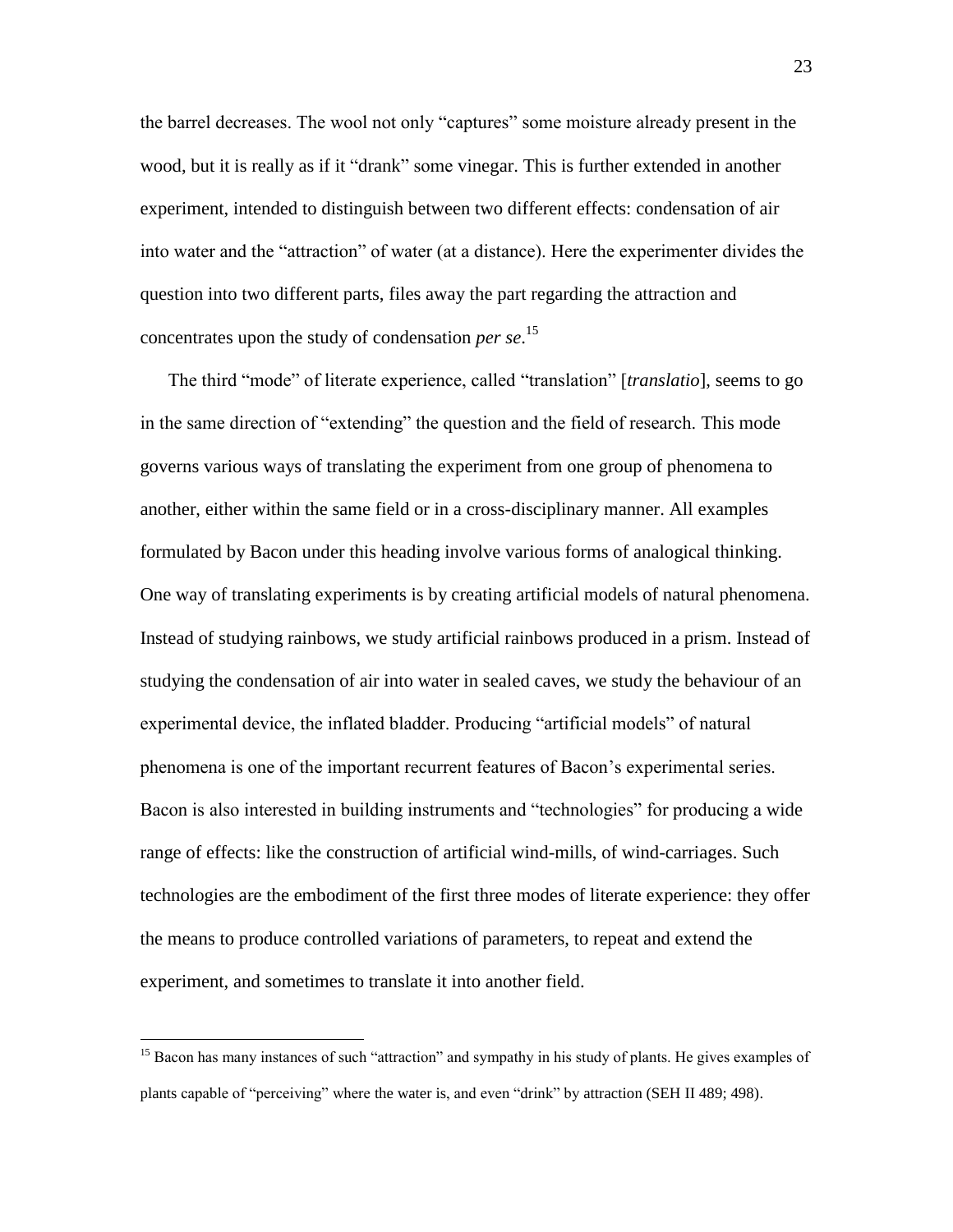The fourth "mode" of literate experience governs what Bacon calls the "inversion of experiment," i.e., a way of reversing the experimental procedure and seeing what happens if we begin with the effect of a given phenomenon and attempt to play with it in search of its causes (SEH IV 418). The fifth mode is called "compulsion" [*compulsio*] and involves an attempt to measure the range and limits of a certain effect (SEH IV 419). In our series of experiments on condensation, placing the wool on top of a sealed container is a form of applying "compulsion" in order to see whether the "drawing power" of the pack of wool is diminished or extinguished in this way.

The sixth "mode," called "application," means transforming a given experiment into an instrument, or a technology. In other ways, it is a way to transform "pure" into "applied science." For example, Bacon uses the properties of wool to condense the water for developing a practical application: an instrument for measuring humidity (SEH II 605).

The seventh "mode" of literate experience is called "coupling" [*copulatio*], and it is a conjunction of some of the previous ways of experimenting. The eighth "mode" is called "chances" [*sortes*]; and means "to try something, not because reason or some experiment leads you to it, but simply because such a thing has never been attempted before" (SEH IV 420). This, however, does not mean "blind" trial and variation; it means moving a step further from everything that has been tried in the past; "leaving no stone of nature unturned:"

For the *magnalia* of nature generally lie out of the common roads and beaten paths, so that the very absurdity of the thing may sometimes prove of service. 24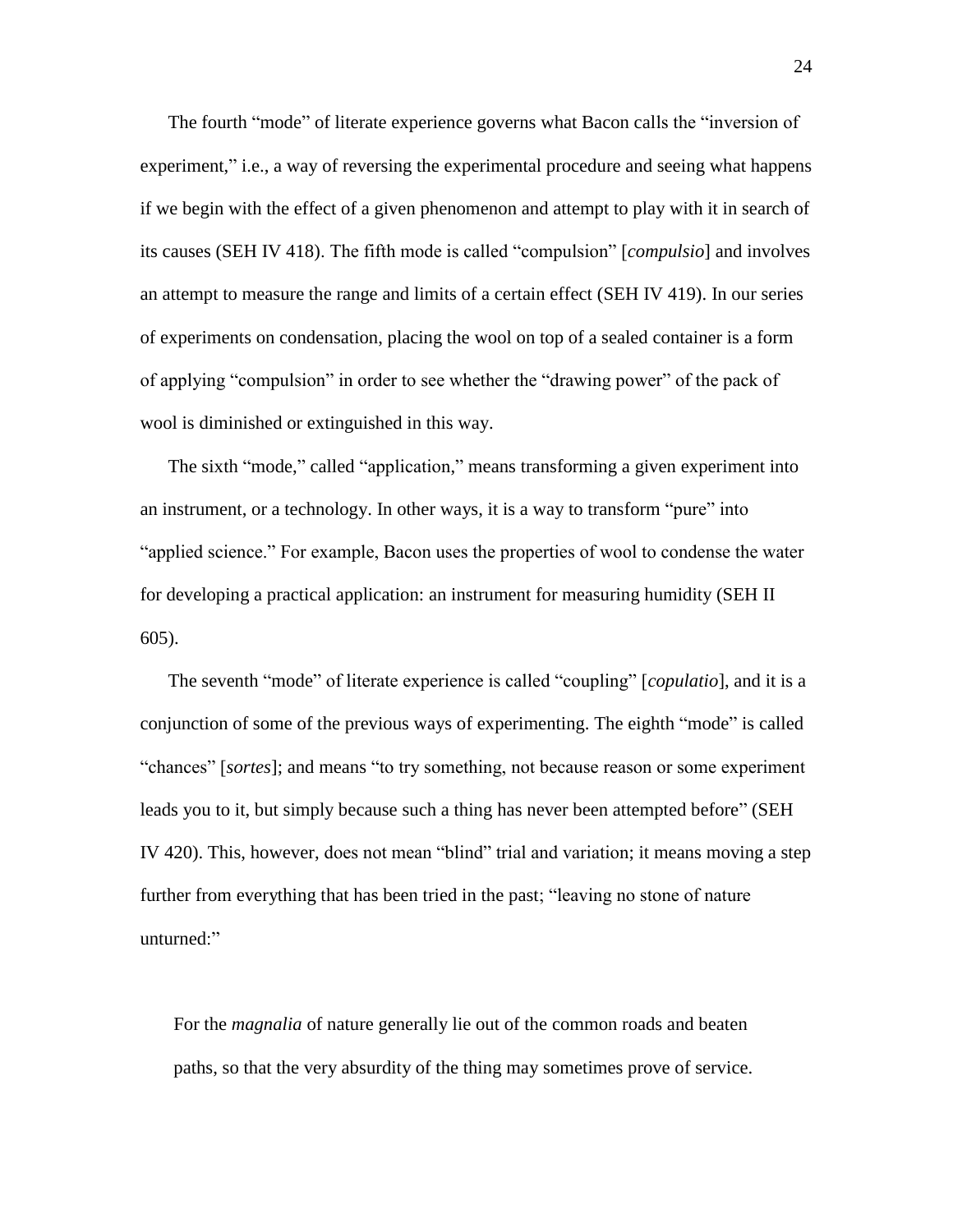But if reason go along with it; that is, if it be evident that an experiment of this nature has never been tried, and yet there is great reason why it should be tried; then it is one of the best ways, and plainly shakes out the folds of nature. (SEH IV 420)

Previous interpreters have emphasized the importance of this remnant of randomness in Bacon's theory of experimentation [\(Giglioni 2013\)](#page-27-2). My suggestion is that one should not be misled by names. Bacon's emphasis is not on chance and randomness but on what is required to get to something new in an experimental inquiry. For Bacon, mere experimentation is repetitive and blind. It cannot reach novelty. Moreover, lucky hits have the characteristic of being singular, bare and irreproducible. From this perspective, "chance" [*sortes*] can only happen at the end of a disciplined process of inquiry. To the trained experimenter, "chance" appears as crowning a long, disciplined and painstaking process of discovery.

Taken as rules, or even as operational procedures, Bacon's eight "modes" of *experientia literata* are at once too general and too empty to constitute the skeleton of a good inquiry. But the point is that they were never meant to be rules in that particular sense. As Bacon's own examples show, the eight "modes" were meant to describe experimental practices. They read as attempts to formalize and extend patterns of "good and exact inquiry" and to generalize them into a quite sophisticated methodology of experimentation.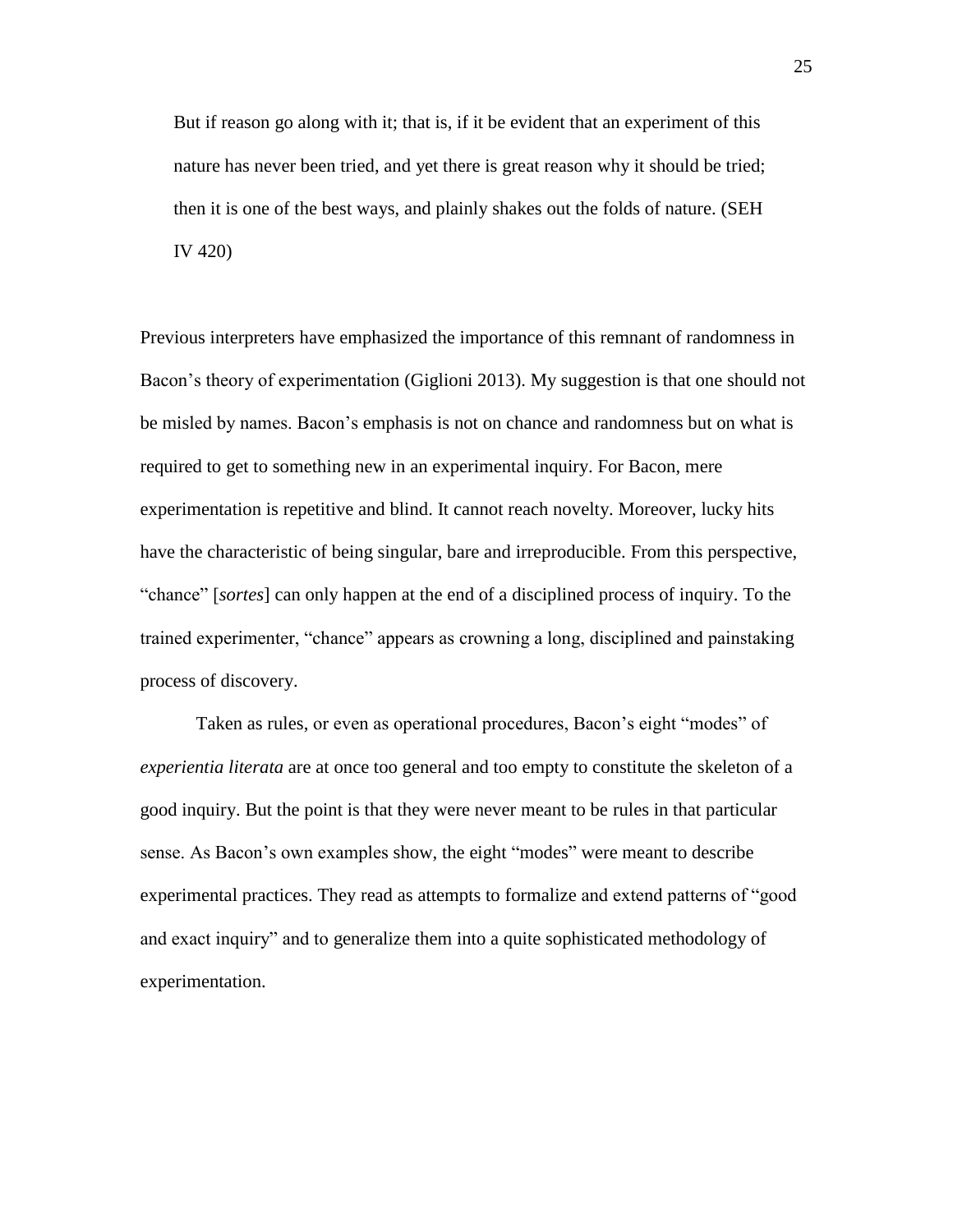## **Conclusion**

In Bacon's natural histories, experiments come in series and constitute the matter of *historia* and *inquisitio*. Such series are constructed with the help of a sophisticated methodology guiding the experimental practices. This is what distinguishes the true experimental philosopher from the mere empiric; and the educated, literate experience from experience "in its infancy." In this paper I have explored some of the methodological elements Bacon used in order to put together such series: his directions and advice for developing new experiments and directing the reading, his "patterns of inquiry" offered as models of good experimental research, and his "good ways of experimenting," i.e., the "modes" of *literate experience*.

In what way does this reading of literate experience as a methodology of research explain more of the apparent conflicting features of *experientia literata* than the readings available so far? I believe my reading clarifies the ways in which *experientia literata* is both pedagogic and heuristic. On the one hand, learning the methodology is a prerequisite of good and well-disciplined (i.e. literate) experimentation. On the other hand, a more skilful researcher possesses increasingly sophisticated methodological tools for developing new experimental practices. In this way, one can say, with Bacon, that "the art of discovery grows with discovery." Its results, always provisional and subject to improvement, are the characteristic element of Bacon's natural histories: methodologically driven experimental series with pedagogical and heuristic purposes. It is precisely the construction of such methodologically driven experimental series which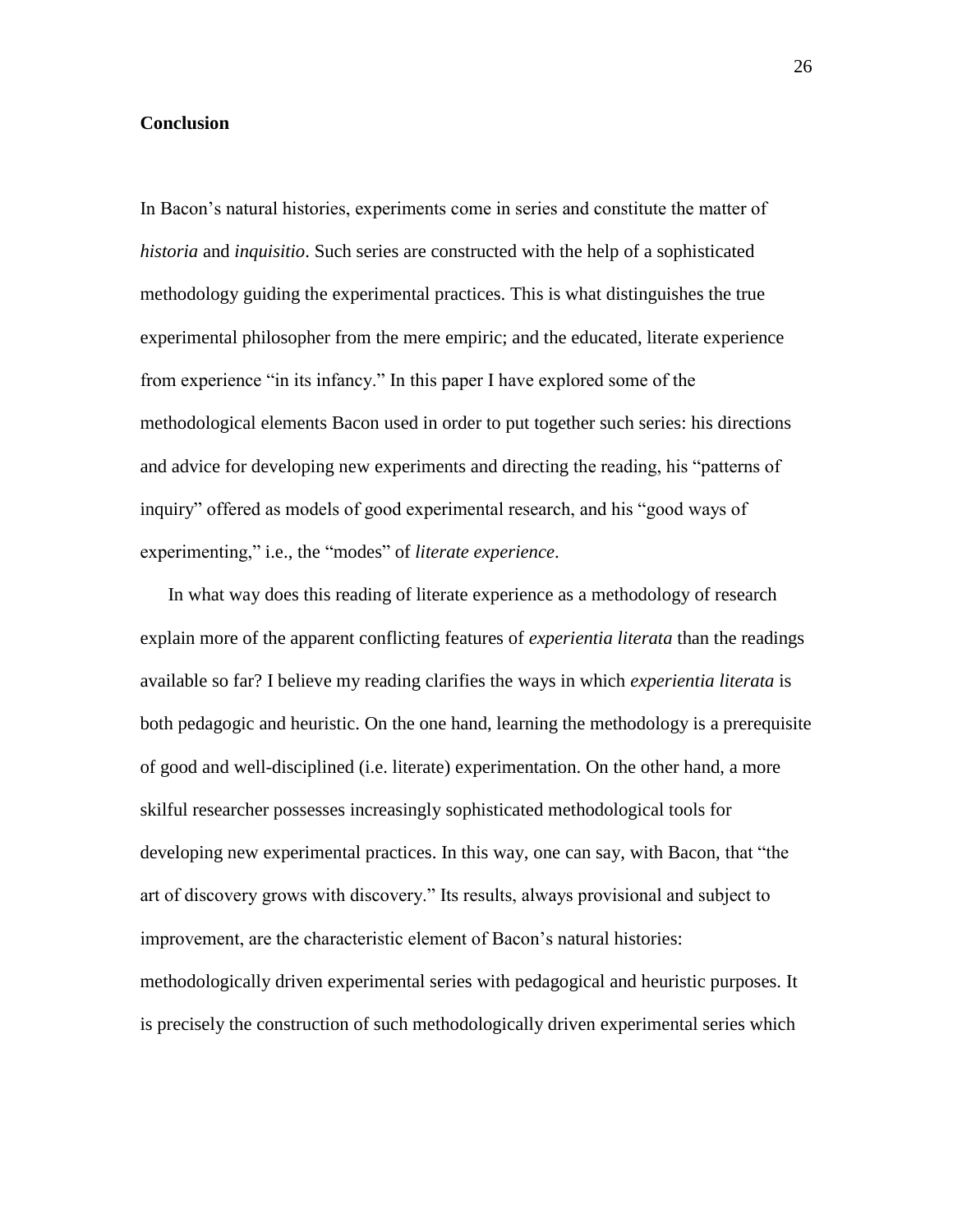distinguished Baconian experimentation from merely blind and repetitive

experimentation and the lucky guesses of the empirics.

# **Abbreviations:**

| <b>SEH</b>      | Bacon, Francis. 1857-74. Works, 14 vols. Edited by James                                                                                                                                                                   |
|-----------------|----------------------------------------------------------------------------------------------------------------------------------------------------------------------------------------------------------------------------|
|                 | Spedding, Robert Leslie Ellis and Douglas Denon Heath. London:                                                                                                                                                             |
|                 | Longman (repr. Stuttgart-Bad Cannstatt: Frommann, 1961-63).                                                                                                                                                                |
|                 |                                                                                                                                                                                                                            |
| <b>OFB IV</b>   | Bacon, Francis. 2000. Advancement of Learning, ed. by Michael<br>Kiernan. Oxford: Oxford University Press.                                                                                                                 |
| <b>OFB VI</b>   | Bacon, Francis. 1996. Philosophical Studies c.1611-c.1619, ed. by<br>Graham Rees and Michael Edwards. Oxford: Oxford University<br>Press.                                                                                  |
| <b>OFB XI</b>   | Bacon, Francis. 2004. The Instauratio Magna Part II: Novum<br>Organum and Associated Texts, ed. by a Graham Rees and Maria<br>Wakely. Oxford: Oxford University Press.                                                     |
| <b>OFB XII</b>  | Bacon, Francis. 2007. The Instauratio Magna Part III: Historia<br>Naturalis et Experimentalis: Historia Ventorum and Historia Vitae<br>et Mortis, ed. by Graham Rees and Maria Wakely. Oxford: Oxford<br>University Press. |
| <b>OFB XIII</b> | Bacon, Francis. 2000. The Instauratio Magna: Last Writings, ed. by<br>Graham Rees. Oxford: Oxford University Press.                                                                                                        |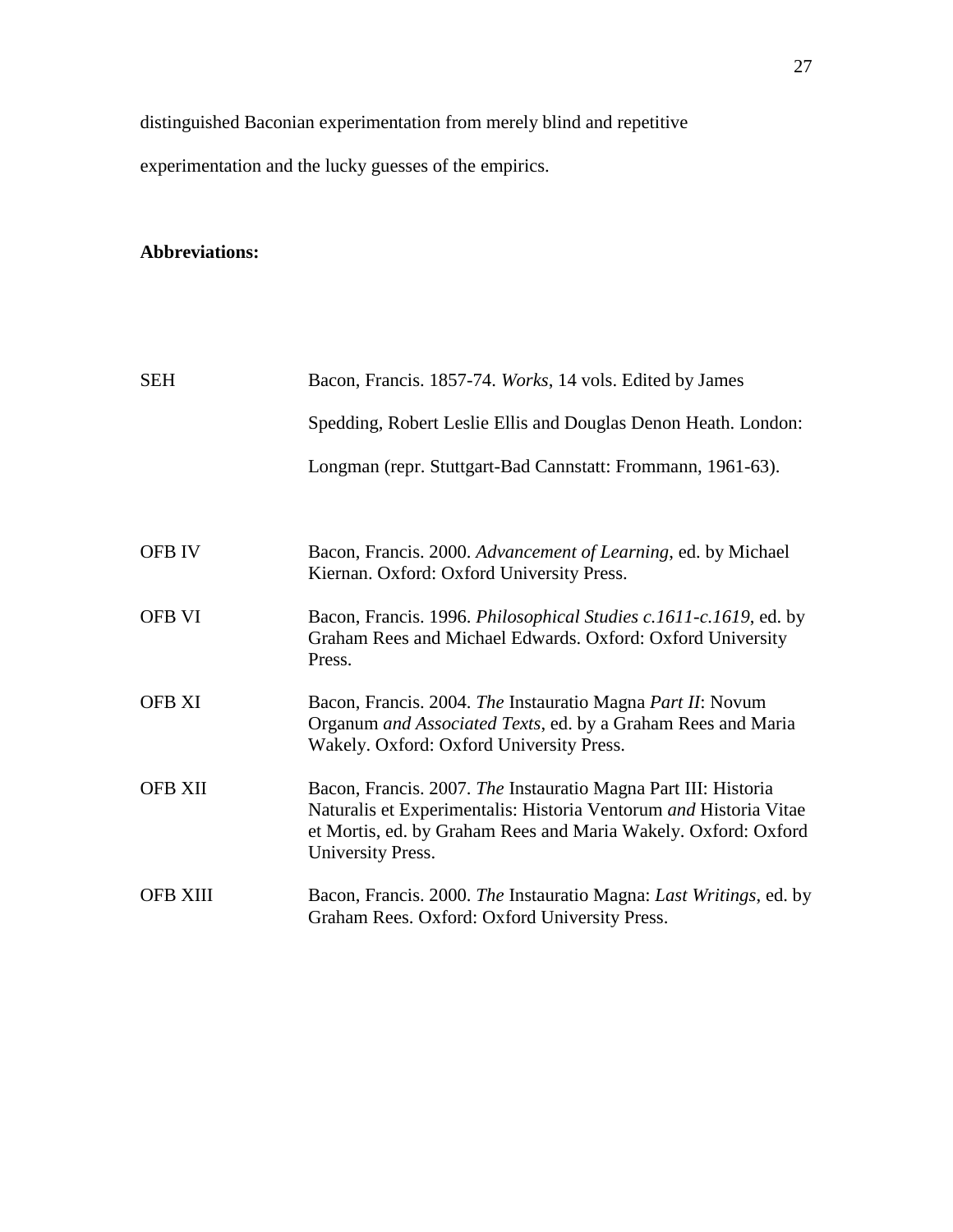## Bibliography

- <span id="page-27-3"></span>Anstey, Peter R. 2014. "Philosophy of Experiment in Early Modern England: The Case of Bacon, Boyle and Hooke." *Early Science and Medicine* 19 (2):103-132.
- <span id="page-27-7"></span>Bacon, Francis. 1658. *Opuscula varia posthuma, philosophica, civilia, et theologica Francisci Baconi, Baronis de Verulamio, Vice-Comitis Sancti Albani*. Londini: Ex officina Roger Danielis.
- <span id="page-27-6"></span>Bacon, Francis. 1987. *Recusation des doctrines philosophiques et autres opuscules*. Translated by Didier Deleule. Paris: Presses Universitaires de France.
- <span id="page-27-13"></span>Deleule, Didier. 1984. "Experientia-Experimentum ou le mythe du culte de l'experience chez Fracis Bacon." In *Francis Bacon: Terminologia e fortuna*, edited by Marta Fattori, 59-72. Rome Edizzioni del Ateneo.
- <span id="page-27-14"></span>Fattori, Marta. 2012. *Études sur Francis Bacon*. Paris: PUF.
- <span id="page-27-1"></span>Georgescu, Laura. 2011. "A New Form of Knowledge: Experientia Literata." *Societate si Politica* 5:104-121.
- <span id="page-27-11"></span>Giglioni, Guido. 2010. "Mastering the Appetites of Matter: Francis Bacon's *Sylva Sylvarum*." In *The Body as Object and Instrument of Knowledge: Embodied Empiricism in Early Modern Science*, edited by C.T. Wolfe and Ofer Gal, 149- 167. Dordrecht: Springer.
- <span id="page-27-2"></span>Giglioni, Guido. 2013. "Learning to Read Nature: Francis Bacon's Notion of Experiential Literacy (Experientia Literata)." *Early Science and Medicine* 4-5:405-434.
- <span id="page-27-0"></span>Jalobeanu, Dana. 2011. "Core Experiments, Natural Histories and the Art of *Experientia literata*: The Meaning of Baconian Experimentation." *Societate si Politica* 5:88- 104.
- <span id="page-27-5"></span>Jalobeanu, Dana. 2013. "Learning from Experiment: Classification, Concept Formation and Modeling in Francis Bacon's Experimental Philosophy." *Revue Roumaine de Philosophie* 57 (1):75-93.
- <span id="page-27-8"></span>Jalobeanu, Dana. 2015. *The Art of Experimental Natural History: Francis Bacon in Context*. Edited by Vlad Alexadrescu, *Foundations of Modernity*. Bucharest: Zeta Books.
- <span id="page-27-10"></span>Jalobeanu, Dana. 2015 (forthcoming). "Rewriting Francis Bacon's Natural History: Pierre Amboise's Translation of *Sylva Sylvarum*." In *Natural History in Early Modern France: The Poetics of an Epistemic Genre*, edited by Raphaële Garrod. Brill.
- <span id="page-27-15"></span>Jardine, Lisa. 1990. "*Experientia literata* or *Novum organum*? The Dilemma of Bacon's Scientific Method." In *Francis Bacon's Legacy of Texts: "The Art of Discovery Grows with Discovery"*, edited by William A. Sessions, 47-67. New York: AMS Press.
- <span id="page-27-12"></span>Jardine, Lisa A. 1974. *Francis Bacon, Discovery and the Art of Discourse*: London: Cambridge University Press.
- <span id="page-27-9"></span>Mateiescu, Sebastian. 2013. "Francis Bacon on Potential Heat." *Societate si Politica* 7:28-44.
- <span id="page-27-4"></span>Pastorino, Cesare. 2011. *Weighing Experience: Francis Bacon, the Inventions of the Mechanical Arts, and the Emergence of Modern Experiment*, Indiana University.